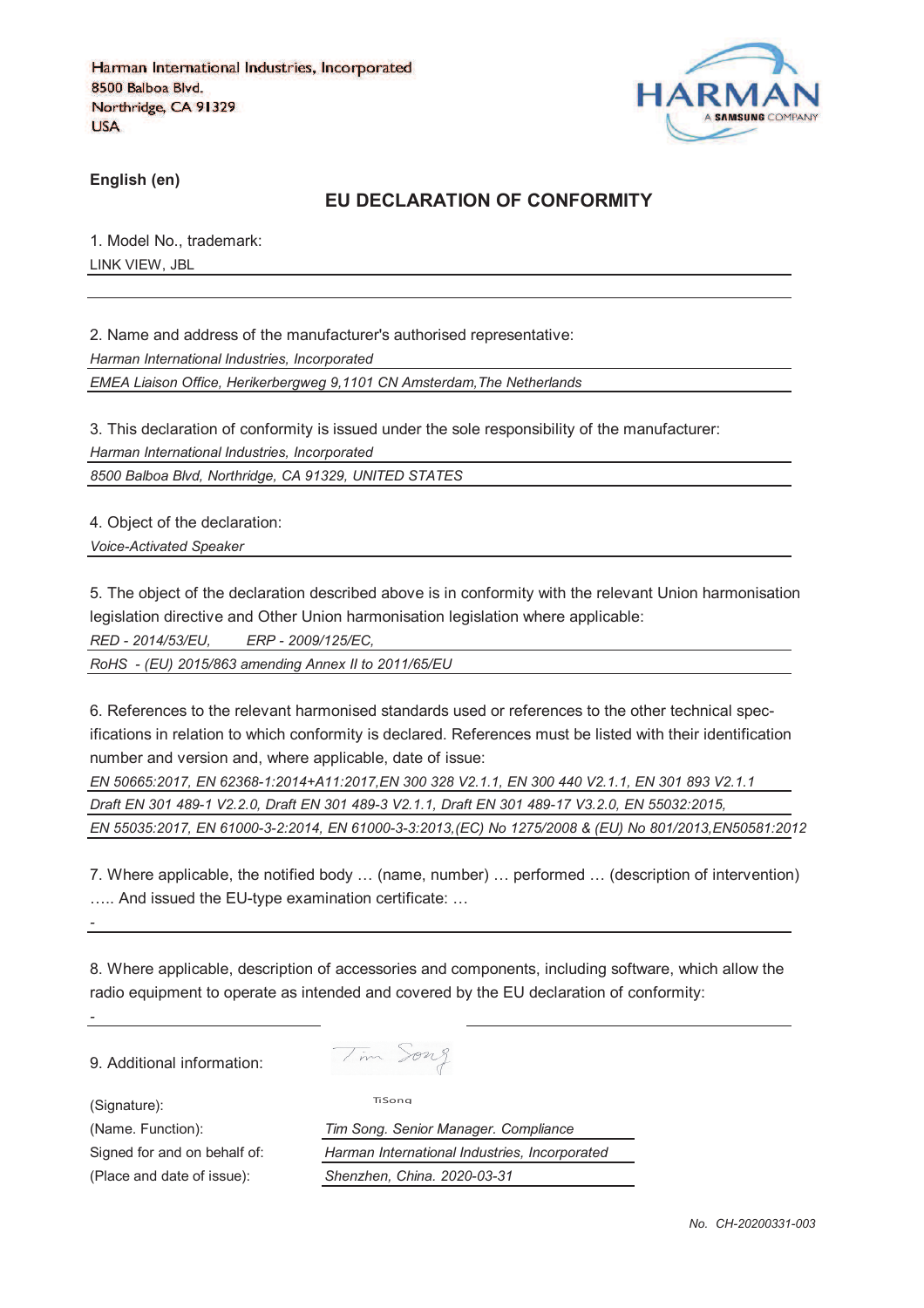

**Български (bg)** 

### ЕС ДЕКЛАРАЦИЯ ЗА СЪОТВЕТСТВИЕ

1. Модел No., търговска марка: LINK VIEW, JBL

2. Име и адрес на производителя или на неговия упълномощен представител: *Harman International Industries, Incorporated EMEA Liaison Office, Herikerbergweg 9,1101 CN Amsterdam,The Netherlands*

3. Настоящата декларация за съответствие е издадена на отговорността на производителя: *Harman International Industries, Incorporated*

*8500 Balboa Blvd, Northridge, CA 91329, UNITED STATES*

4. Предмет на декларацията: *Voice-Activated Speaker* 

5. Предметът на декларацията, описан по-горе, отговаря на съответното законодателство на Съюза за хармонизация Директива и Друго законодателство на Съюза за хармонизация, когато е приложимо: *RED - 2014/53/EU, ERP - 2009/125/EC,*

*RoHS - (EU) 2015/863 amending Annex II to 2011/65/EU*

6. Позоваване на използваните хармонизирани стандарти или позоваване на други технически спецификации, по отно отношение на които се декларира съответствие.При позоваването трябва да се посочва техният идентификационен номер и версията им и,ако е приложимо,дата на издаване: *EN 50665:2017, EN 62368-1:2014+A11:2017,EN 300 328 V2.1.1, EN 300 440 V2.1.1, EN 301 893 V2.1.1 Draft EN 301 489-1 V2.2.0, Draft EN 301 489-3 V2.1.1, Draft EN 301 489-17 V3.2.0, EN 55032:2015, EN 55035:2017, EN 61000-3-2:2014, EN 61000-3-3:2013,(EC) No 1275/2008 & (EU) No 801/2013,EN50581:2012* 

7. Когато е приложимо, нотифицираният орган… (наименование, номер)… извърши … (описание на извършеното) … и издаде сертификата за ЕС изследване на типа: …

8. Когато е приложимо, описание на принадлежностите и компонентите, включително софтуер, които позволяват на радиосъоръжението да работи по предназначение и които са обхванати от ЕС декларацията за съответствие:

9. Допълнителна информация:

(подпис):

*-*

*-*

(име, длъжност):

Подписано за и от името (място и дата на издав

Tim Song

): *Tim Song. Senior Manager. Compliance* : *Harman International Industries, Incorporated* ): *Shenzhen, China. 2020-03-31*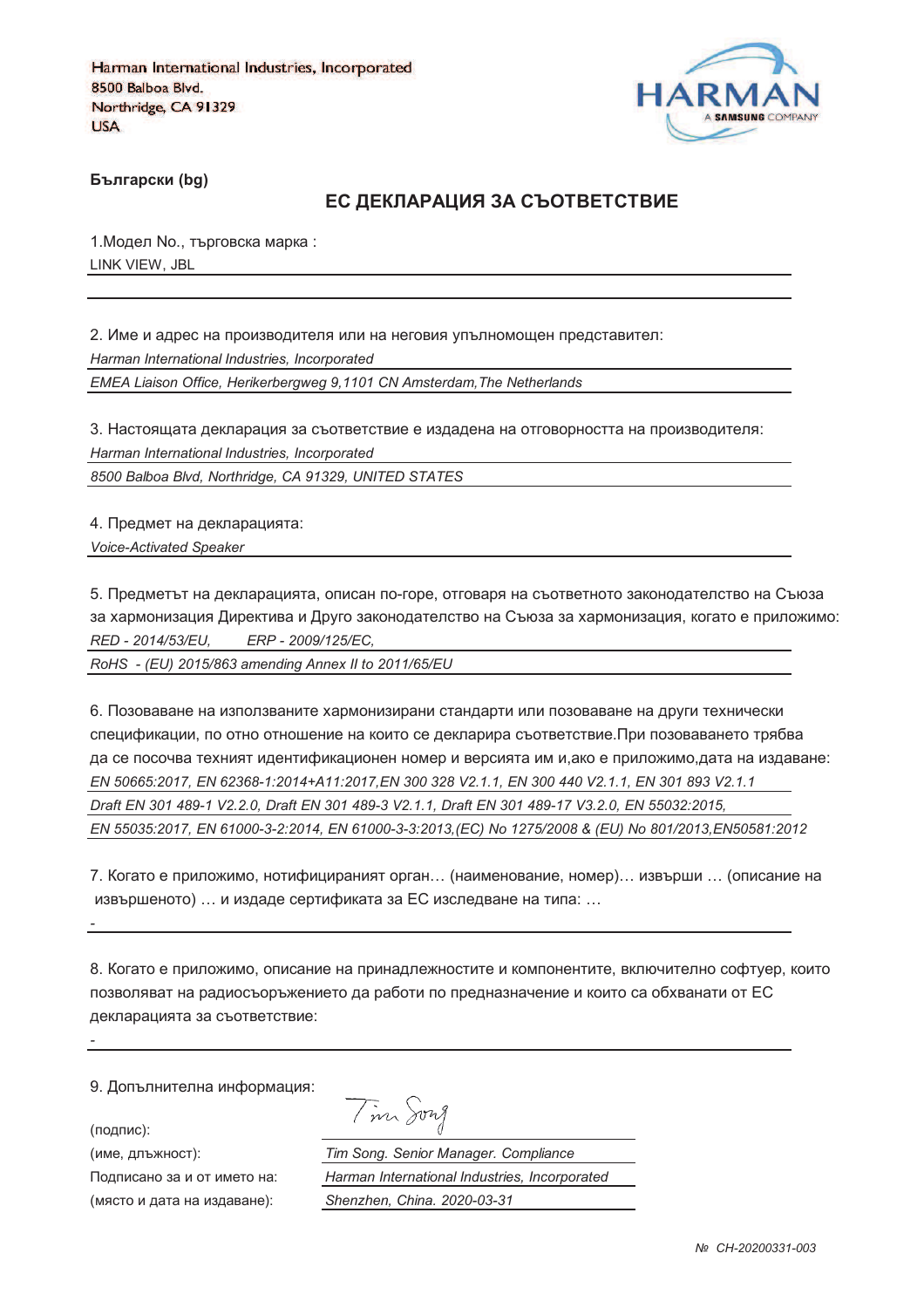

**Deutsch (de)**

# **EU-KONFORMITÄTSERKLÄRUNG**

1. Modell Nr., Handelsmarke: LINK VIEW, JBL

2. Name und Anschrift des Herstellers oder seines Bevollmächtigten: *Harman International Industries, Incorporated EMEA Liaison Office, Herikerbergweg 9,1101 CN Amsterdam,The Netherlands*

3. Die alleinige Verantwortung für die Ausstellung dieser Konformitätserklärung trägt der Hersteller: *Harman International Industries, Incorporated*

*8500 Balboa Blvd, Northridge, CA 91329, UNITED STATES*

4. Gegenstand der Erklärung *Voice-Activated Speaker* 

5. Der oben beschriebene Gegenstand der Erklärung erfüllt die einschlägigen Harmonisierungsrecht -svorschriften der Union Richtlinie und gegebenenfalls weitere Harmonisierungsrechtsvorschriften der Union: *RED - 2014/53/EU, ERP - 2009/125/EC,*

*RoHS - (EU) 2015/863 amending Annex II to 2011/65/EU*

6.Angabe der einschlägigen harmonisierten Normen, die zugrunde gelegt wurden, oder Angabe der anderen technischen Spezifikationen, bezüglich derer die Konformität erklärt wird: Dabei müssen die jeweilige Kennnummer,die angewandte Fassung und gegebenenfalls das Ausgabedatum angegeben werden: *EN 50665:2017, EN 62368-1:2014+A11:2017,EN 300 328 V2.1.1, EN 300 440 V2.1.1, EN 301 893 V2.1.1 Draft EN 301 489-1 V2.2.0, Draft EN 301 489-3 V2.1.1, Draft EN 301 489-17 V3.2.0, EN 55032:2015, EN 55035:2017, EN 61000-3-2:2014, EN 61000-3-3:2013,(EC) No 1275/2008 & (EU) No 801/2013,EN50581:2012* 

7. Falls zutreffend — Die notifizierte Stelle … (Name, Kennnummer) hat … (Beschreibung ihrer Mitwirkung) … und folgende EU-Baumusterprüfbescheinigung ausgestellt:

8.Falls vorhanden — Beschreibung des Zubehörs und der Bestandteile einschließlich Software,die den bestimmungsgemäßen Betrieb der Funkanlage ermöglichen und von der EU-Konformitätserklärung erfasst werden:

9. Zusatzangaben

(Unterschrift):

*-*

*-*

Tim Song

(Name, Funktion): *Tim Song. Senior Manager. Compliance* Unterzeichnet und im Namen von: *Harman International Industries, Incorporated* (Ort und Datum der Ausstellung): *Shenzhen, China. 2020-03-31*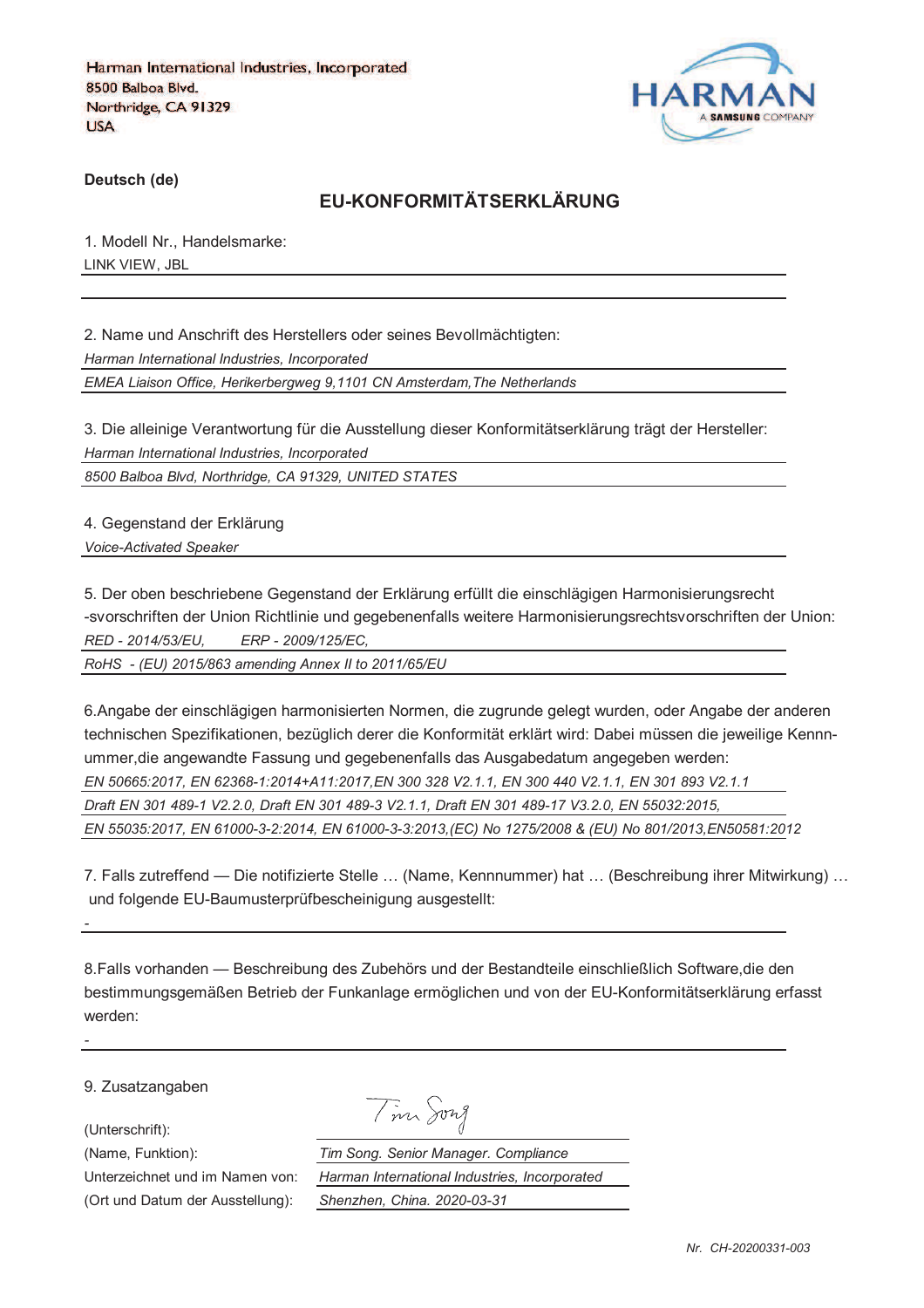

**Hrvatski (hr)**

### **EU IZJAVA O SUKLADNOSTI**

1.Model br.,marka LINK VIEW, JBL

2. Ime i adresa proizvođača ili njegovog ovlaštenog zastupnika: *Harman International Industries, Incorporated EMEA Liaison Office, Herikerbergweg 9,1101 CN Amsterdam,The Netherlands*

3. Za izdavanje ove izjave o sukladnosti odgovoran je isključivo proizvođač:

*Harman International Industries, Incorporated*

*8500 Balboa Blvd, Northridge, CA 91329, UNITED STATES*

4. Predmet izjave:

*Voice-Activated Speaker* 

5. Prethodno opisani predmet izjave u skladu je s relevantnim zakonodavstvom Unije o usklađivanju i drugim zakonodavstvom Unije o usklađivanju prema potrebi:

*RED - 2014/53/EU, ERP - 2009/125/EC,*

*RoHS - (EU) 2015/863 amending Annex II to 2011/65/EU*

6. Upućivanja na odgovarajuće usklađene norme koje se upotrebljavaju ili upućivanje na druge tehničke specifikacije u odnosu na koje se deklarira sukladnost. Upućivanja moraju biti navedena s identifikacijskim brojem i verzijom te, prema potrebi, datumom izdavanja:

*EN 50665:2017, EN 62368-1:2014+A11:2017,EN 300 328 V2.1.1, EN 300 440 V2.1.1, EN 301 893 V2.1.1 Draft EN 301 489-1 V2.2.0, Draft EN 301 489-3 V2.1.1, Draft EN 301 489-17 V3.2.0, EN 55032:2015, EN 55035:2017, EN 61000-3-2:2014, EN 61000-3-3:2013,(EC) No 1275/2008 & (EU) No 801/2013,EN50581:2012* 

7.Prema potrebi, prijavljeno tijelo ... (naziv, broj) … provelo je … (opis intervencije) … i izdalo potvrdu o EU ispitivaniu tipa:

8. Prema potrebi, opis dodatne opreme i sastavnica, uključujući softver, koji omogućuju normalan rad radijske opreme koji je obuhvaćen EU izjavom o sukladnosti:

9. Dodatne informacije:

*-*

*-*

(potpis):

|  | m son |
|--|-------|
|  |       |

Я

(ime, funkcija) *Tim Song. Senior Manager. Compliance* Potpisano za i u ime: *Harman International Industries, Incorporated* (mjesto i datum izdavanja): *Shenzhen, China. 2020-03-31*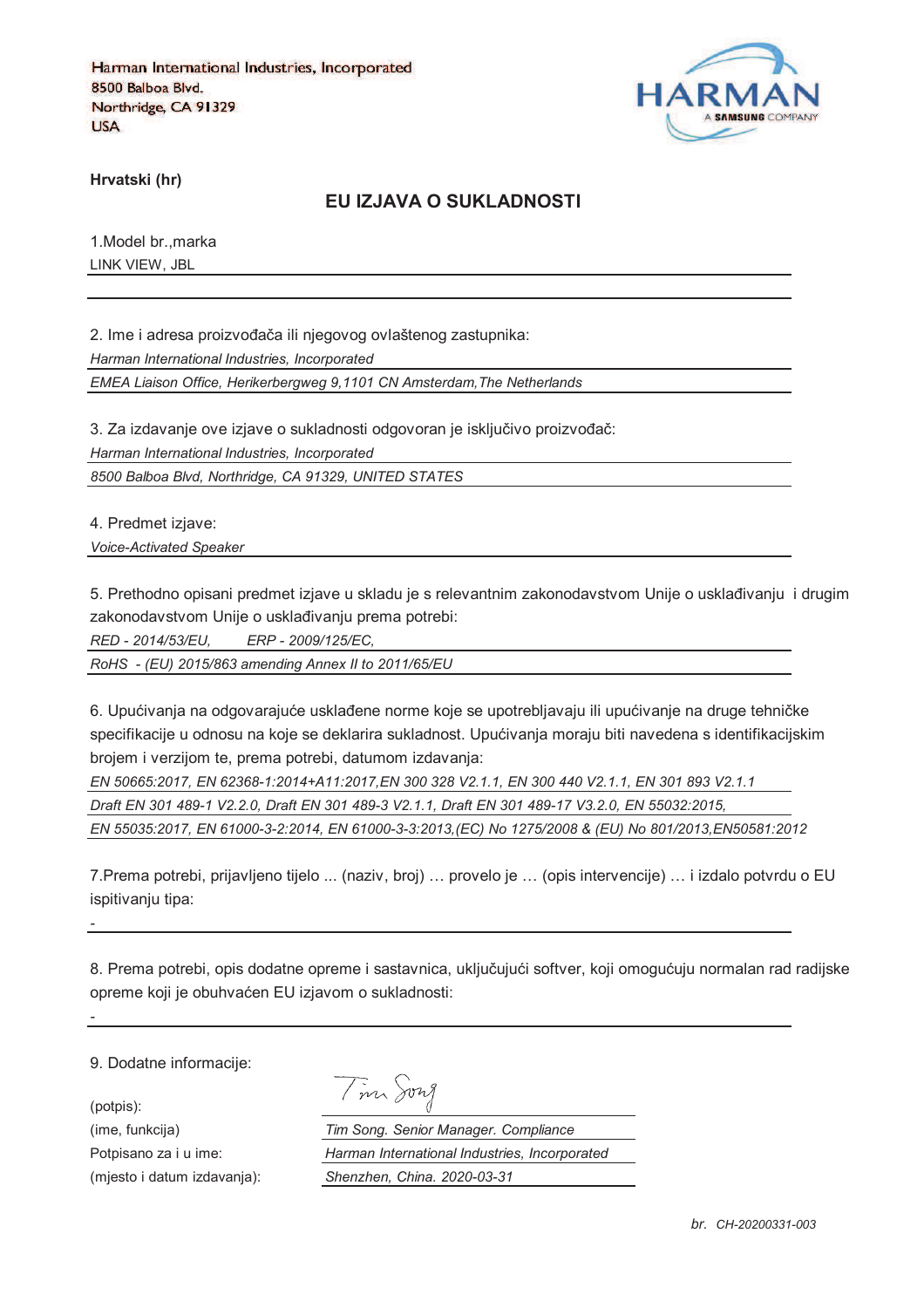

**%eština (cs)**

# **EU PROHLÁŠENÍ O SHOD&**

1. Model č., ochranná známka: LINK VIEW, JBL

2. Jméno a adresa výrobce nebo jeho zplnomocněného zástupce: *Harman International Industries, Incorporated EMEA Liaison Office, Herikerbergweg 9,1101 CN Amsterdam,The Netherlands*

3. Toto prohlášení o shodě se vydává na výhradní odpovědnost výrobce: *Harman International Industries, Incorporated 8500 Balboa Blvd, Northridge, CA 91329, UNITED STATES*

4. Předmět prohlášení:

*Voice-Activated Speaker* 

5. Výše popsaný předmět prohlášení je ve shodě s příslušnými harmonizovanými právními předpisy Unie a náležitých případech další harmonizované právní předpisy Unie:

*RED - 2014/53/EU, ERP - 2009/125/EC,*

*RoHS - (EU) 2015/863 amending Annex II to 2011/65/EU*

6. Odkazy na příslušné harmonizované normy, které byly použity, nebo na jiné technické specifikace, na jejichž základě se shoda prohlašuje. Odkazy se uvedou s jejich identifikačním číslem a verzí a v příslušných případech rovněž s datem vydání:

*EN 50665:2017, EN 62368-1:2014+A11:2017,EN 300 328 V2.1.1, EN 300 440 V2.1.1, EN 301 893 V2.1.1 Draft EN 301 489-1 V2.2.0, Draft EN 301 489-3 V2.1.1, Draft EN 301 489-17 V3.2.0, EN 55032:2015, EN 55035:2017, EN 61000-3-2:2014, EN 61000-3-3:2013,(EC) No 1275/2008 & (EU) No 801/2013,EN50581:2012* 

7. Případně: oznámený subjekt ... (název, číslo) ... provedl ... (popis opatření) ... a vydal certifikát EU přezkoušení typu:

8.V příslušných případech popis příslušenství a součástí, včetně softwaru, které umožňují zamýšlené fungování rádiového zařízení v souladu s EU prohlášením o shodě:

9. Další informace:

(podpis):

*-*

*-*

| 177.7 |
|-------|
|       |

(jméno, funkce): *Tim Song. Senior Manager. Compliance* Podepsáno za a jménem: *Harman International Industries, Incorporated* (místo a datum vydání): *Shenzhen, China. 2020-03-31*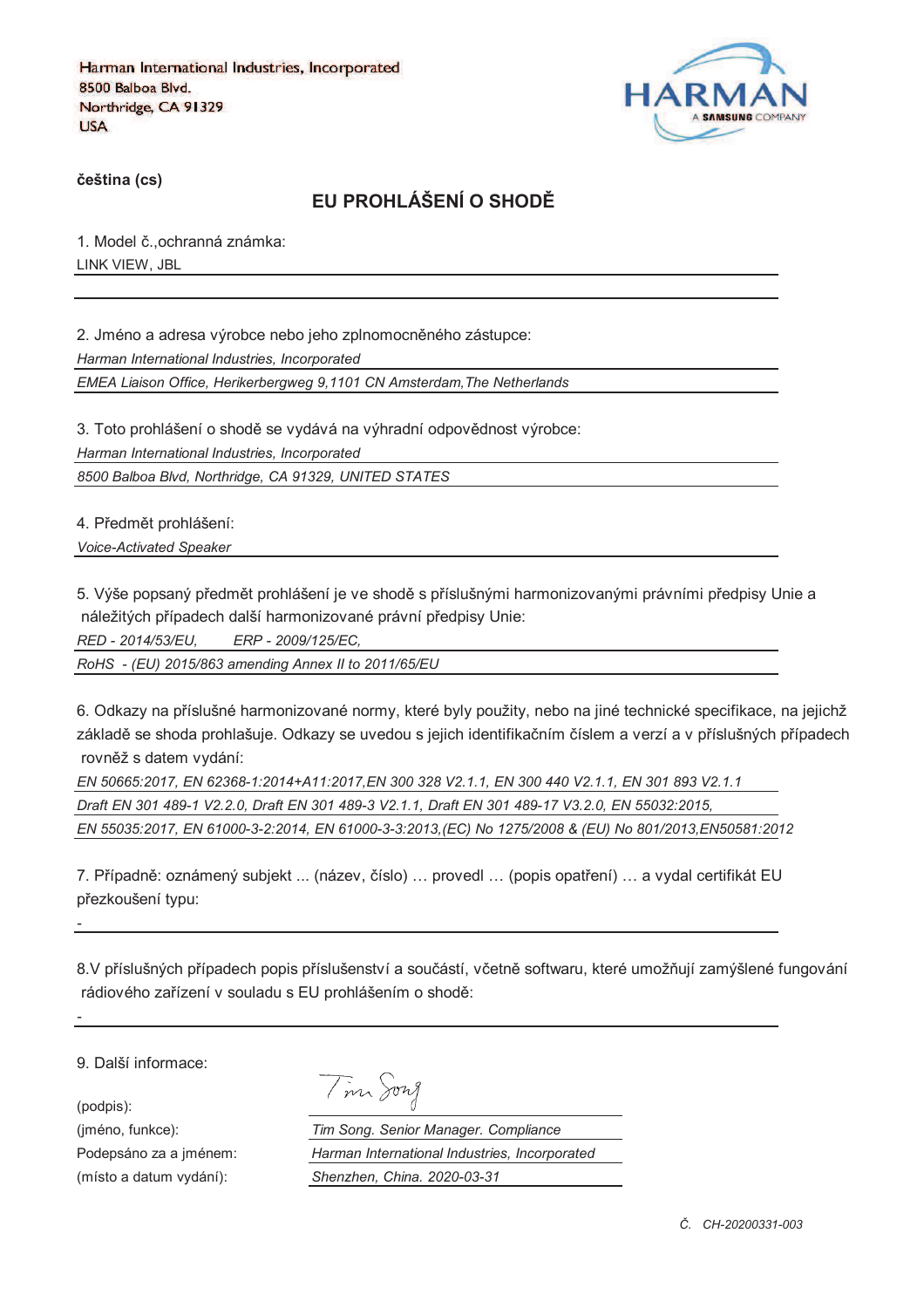

**eesti keel (et)**

#### **ELI VASTAVUSDEKLARATSIOON**

1. Tootenumber,kaubamärk: LINK VIEW, JBL

2. Tootja või tema volitatud esindaja nimi ja aadress:

*Harman International Industries, Incorporated*

*EMEA Liaison Office, Herikerbergweg 9,1101 CN Amsterdam,The Netherlands*

3. Käesolev vastavusdeklaratsioon on välja antud tootja ainuvastutusel:

*Harman International Industries, Incorporated*

*8500 Balboa Blvd, Northridge, CA 91329, UNITED STATES*

4. Deklareeritav toode:

*Voice-Activated Speaker* 

5. Ülalkirjeldatud deklareeritav toode on kooskõlas asjakohaste liidu ühtlustamisõigusaktidega ja Muud liidu ühtlustamisõigusaktid (vajaduse korral):

*RED - 2014/53/EU, ERP - 2009/125/EC,*

*RoHS - (EU) 2015/863 amending Annex II to 2011/65/EU*

6. Viited kasutatud harmoneeritud standarditele või muudele tehnilistele kirjeldustele, millele vastavust deklareeritakse. Viidetele peab lisama nende identifitseerimisnumbri ja versiooni ning vajaduse korral väljaandmise kuupäeva:

*EN 50665:2017, EN 62368-1:2014+A11:2017,EN 300 328 V2.1.1, EN 300 440 V2.1.1, EN 301 893 V2.1.1 Draft EN 301 489-1 V2.2.0, Draft EN 301 489-3 V2.1.1, Draft EN 301 489-17 V3.2.0, EN 55032:2015, EN 55035:2017, EN 61000-3-2:2014, EN 61000-3-3:2013,(EC) No 1275/2008 & (EU) No 801/2013,EN50581:2012* 

7.Vajaduse korral: teavitatud asutus … (nimi, number) … teostas … (tegevuse kirjeldus) … ja andis välja Eli tüübihindamistõendi:

8.Vajaduse korral selliste tarvikute ja osade, samuti tarkvara kirjeldus, mis võimaldavad raadioseadet kasutada ettenähtud otstarbel ja kooskõlas ELi vastavusdeklaratsiooniga:

9. Lisateave:

(allkiri):

*-*

*-*

(nimi, ametinimetus): *Tim Song. Senior Manager. Compliance* Alla kirjutanud (kelle poolt/nimel): *Harman International Industries, Incorporated* (väljaandmise koht ja kuupäev): *Shenzhen, China. 2020-03-31*

Tim Song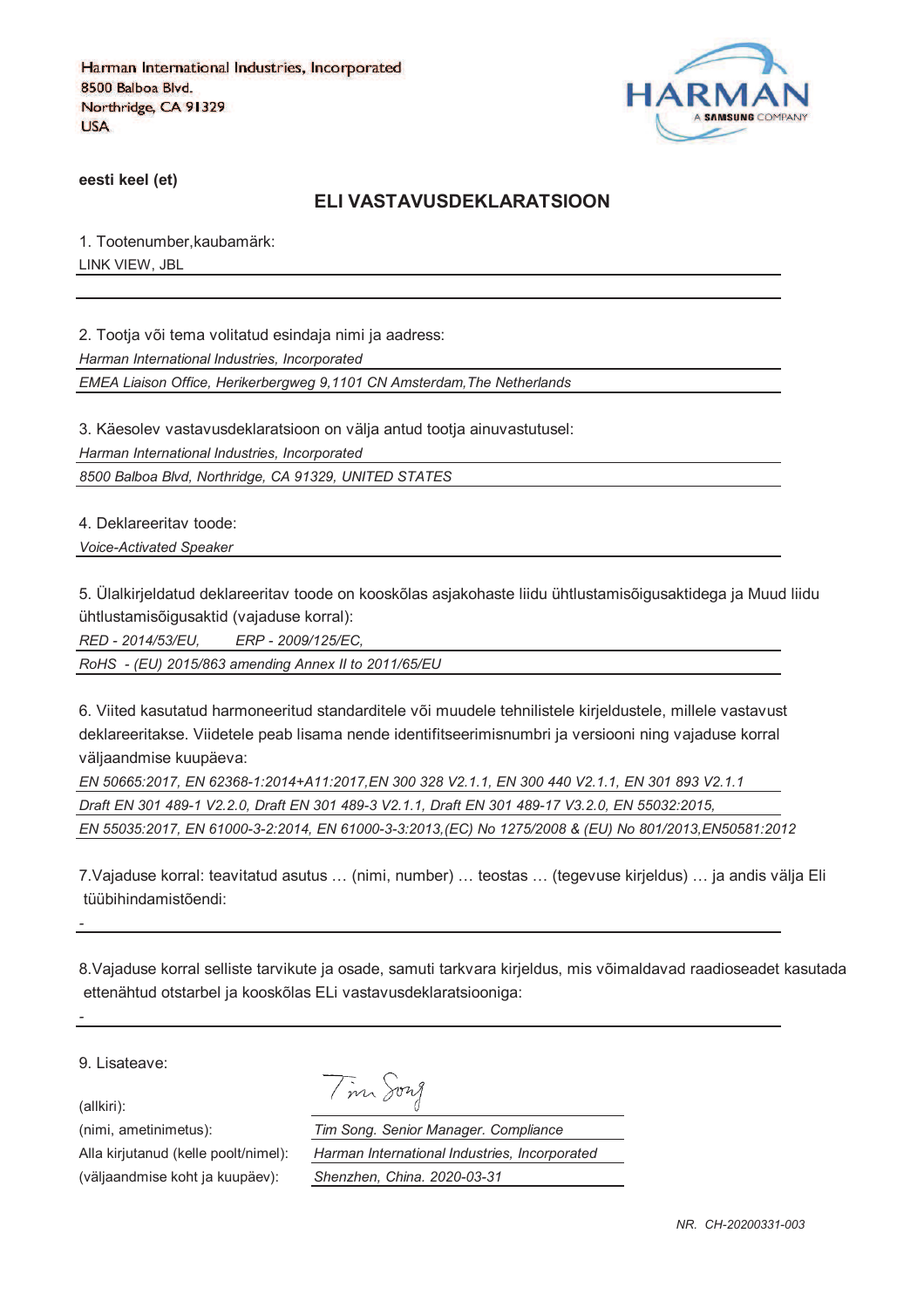

**español (es)**

# **DECLARACIÓN UE DE CONFORMIDAD**

1. Nombre del Modelo,marca: LINK VIEW, JBL

2. Nombre y dirección del fabricante o de su representante autorizado: *Harman International Industries, Incorporated EMEA Liaison Office, Herikerbergweg 9,1101 CN Amsterdam,The Netherlands*

3. La presente declaración de conformidad se expide bajo la exclusiva responsabilidad del fabricante. *Harman International Industries, Incorporated*

*8500 Balboa Blvd, Northridge, CA 91329, UNITED STATES*

4. Objeto de la declaración:

*Voice-Activated Speaker* 

5. El objeto de la declaración descrito anteriormente es conforme con la legislación de armonización pertinente de la Unión y Otra legislación de armonización de la Unión, cuando sea aplicable: *RED - 2014/53/EU, ERP - 2009/125/EC,*

*RoHS - (EU) 2015/863 amending Annex II to 2011/65/EU*

6.Referencias a las normas armonizadas pertinentes utilizadas o referencias a las otras especificaciones técnicas en relación con las cuales se declara la conformidad. Las referencias se enumerarán con su número de identificación y su versión y, en su caso, la fecha de emisión:

*EN 50665:2017, EN 62368-1:2014+A11:2017,EN 300 328 V2.1.1, EN 300 440 V2.1.1, EN 301 893 V2.1.1 Draft EN 301 489-1 V2.2.0, Draft EN 301 489-3 V2.1.1, Draft EN 301 489-17 V3.2.0, EN 55032:2015, EN 55035:2017, EN 61000-3-2:2014, EN 61000-3-3:2013,(EC) No 1275/2008 & (EU) No 801/2013,EN50581:2012* 

7. Cuando proceda: El organismo notificado … (nombre, número) … ha efectuado … (descripción de la intervención) … y expedido el certificado de examen UE de tipo:

8. Cuando proceda, descripción de los accesorios y componentes, incluido el software, que permiten que el equipo radioeléctrico funcione como estaba previsto y esté amparado por la declaración UE de conformidad:

9. Información adicional:

(Firma):

*-*

*-*

(lugar y fecha de expedición): *Shenzhen, China. 2020-03-31*

Tim Song

(nombre, cargo): *Tim Song. Senior Manager. Compliance* Firmado en nombre de: *Harman International Industries, Incorporated*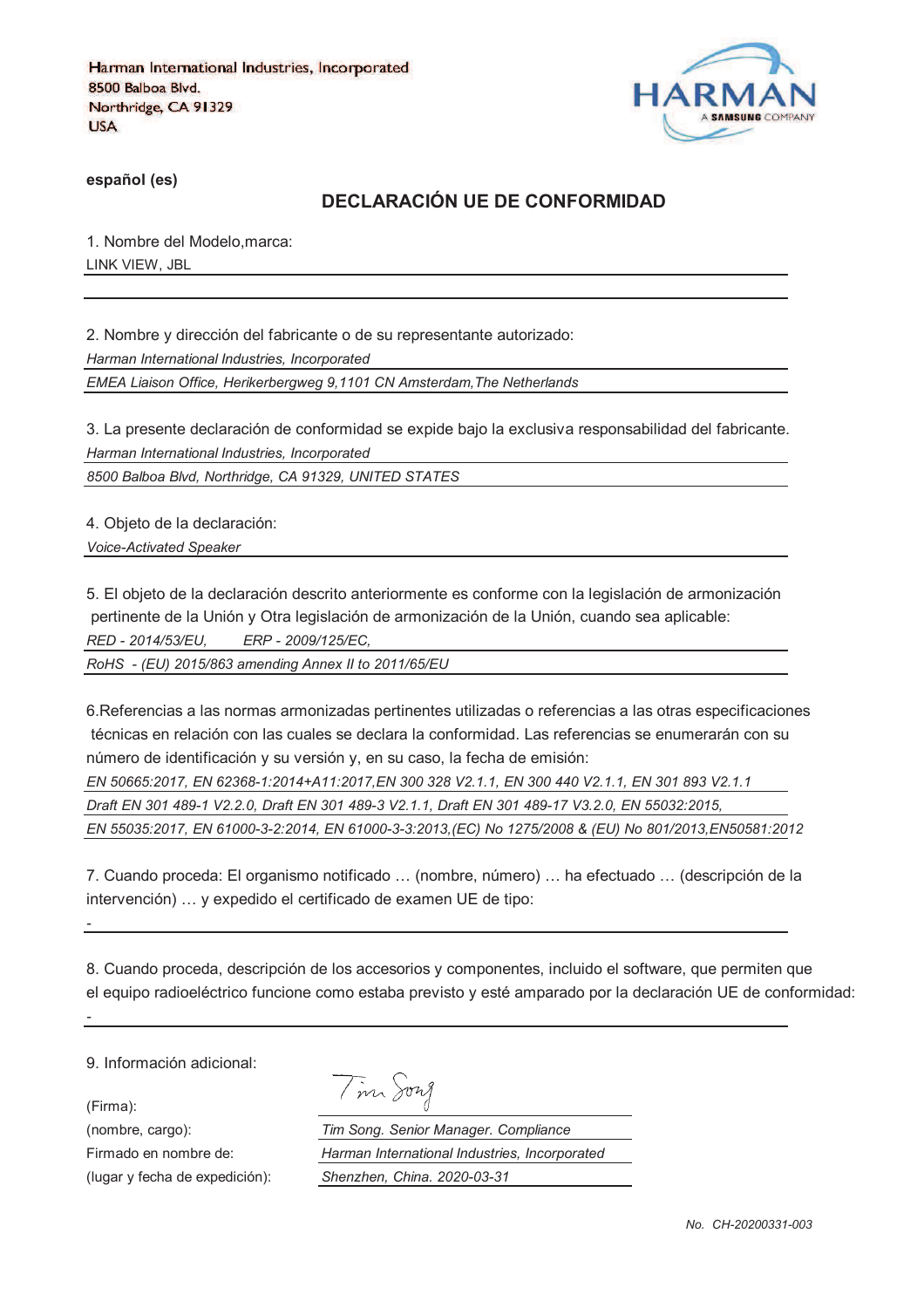

**italiano (it)**

### **DICHIARAZIONE DI CONFORMITÀ UE**

1. Modello n.,brand: LINK VIEW, JBL

2. Nome e indirizzo del fabbricante o del suo rappresentante autorizzato: *Harman International Industries, Incorporated EMEA Liaison Office, Herikerbergweg 9,1101 CN Amsterdam,The Netherlands*

3. La presente dichiarazione di conformità è rilasciata sotto l'esclusiva responsabilità del fabbricante: *Harman International Industries, Incorporated*

*8500 Balboa Blvd, Northridge, CA 91329, UNITED STATES*

4. Oggetto della dichiarazione:

*Voice-Activated Speaker* 

5. L'oggetto della dichiarazione di cui sopra è conforme alla pertinente normativa di armonizzazione dell'Unione e Se del caso, altre normative di armonizzazione dell'Unione:

*RED - 2014/53/EU, ERP - 2009/125/EC,*

*RoHS - (EU) 2015/863 amending Annex II to 2011/65/EU*

6. Riferimento alle pertinenti norme armonizzate utilizzate o riferimenti alle altre specifiche tecniche in relazione alle quali è dichiarata la conformità. I riferimenti devono essere indicati con il loro numero di identificazione e versione e, se del caso, la data di emissione:

*EN 50665:2017, EN 62368-1:2014+A11:2017,EN 300 328 V2.1.1, EN 300 440 V2.1.1, EN 301 893 V2.1.1 Draft EN 301 489-1 V2.2.0, Draft EN 301 489-3 V2.1.1, Draft EN 301 489-17 V3.2.0, EN 55032:2015, EN 55035:2017, EN 61000-3-2:2014, EN 61000-3-3:2013,(EC) No 1275/2008 & (EU) No 801/2013,EN50581:2012* 

7. Se del caso, l'organismo notificato … (denominazione, numero) … ha effettuato … (descrizione dell'intervento) … e rilasciato il certificato di esame UE del tipo:

8. Se del caso, una descrizione degli accessori e dei componenti inclusi nella dichiarazione di con -formità UE,compreso il software, che consentono all'apparecchiatura radio di funzionare come previsto:

9. Informazioni supplementari:

(Firma):

*-*

*-*

Tim Song

(nome, funzione): *Tim Song. Senior Manager. Compliance* Firmato a nome e per conto di: *Harman International Industries, Incorporated* (luogo e data del rilascio): *Shenzhen, China. 2020-03-31*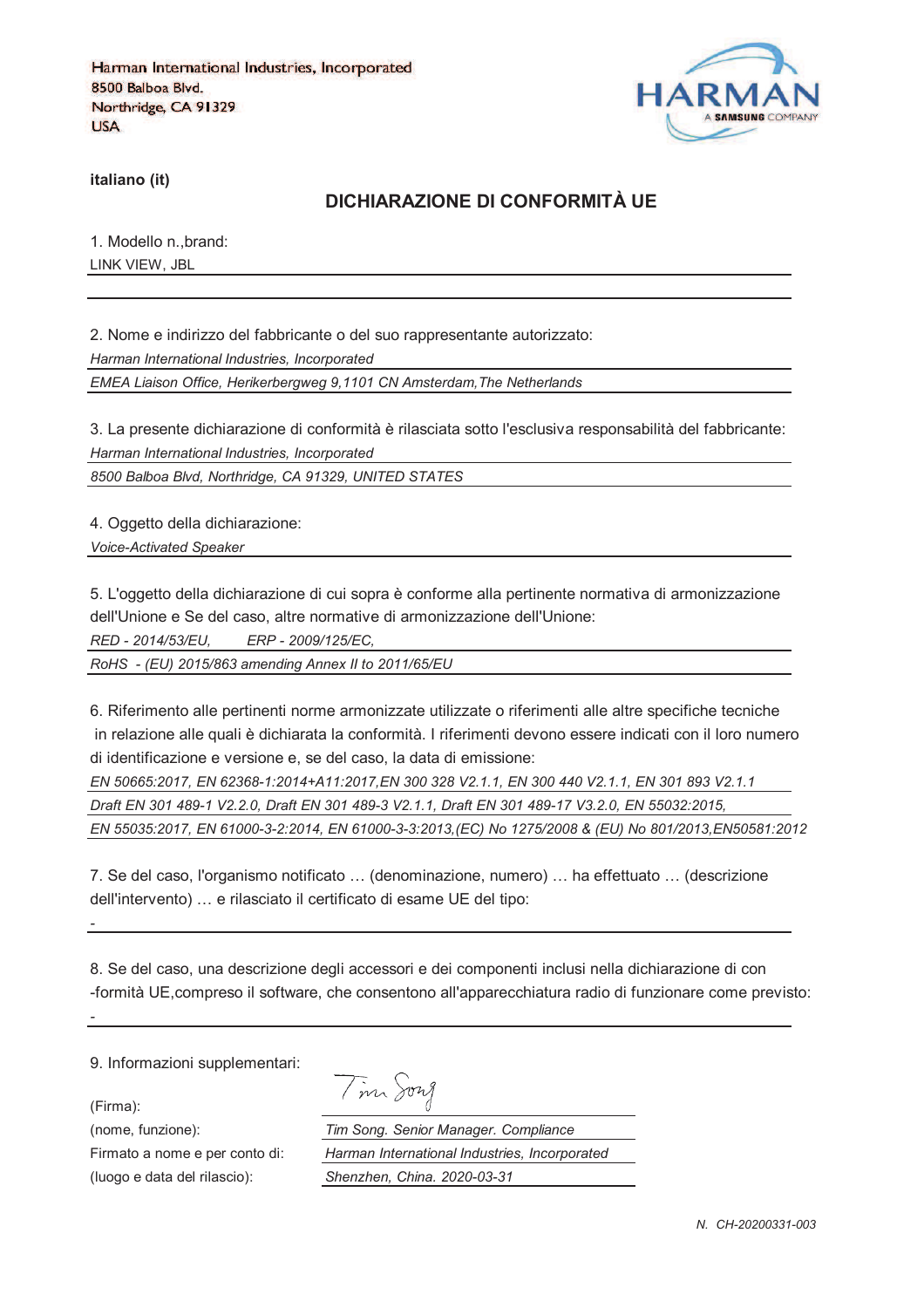

**dansk (da)**

#### **EU-OVERENSSTEMMELSESERKLÆRING**

1. Model nr.,mærke: LINK VIEW, JBL

2. Navn og adresse på fabrikanten eller dennes bemyndigede repræsentant: *Harman International Industries, Incorporated EMEA Liaison Office, Herikerbergweg 9,1101 CN Amsterdam,The Netherlands*

3. Denne overensstemmelseserklæring udstedes på fabrikantens ansvar *Harman International Industries, Incorporated 8500 Balboa Blvd, Northridge, CA 91329, UNITED STATES*

4. Erklæringens genstand:

*Voice-Activated Speaker* 

5. Genstanden for erklæringen, som beskrevet ovenfor, er i overensstemmelse med den relevante

EU-harmoniseringslovgivning og Eventuelt anden EU-harmoniseringslovgivning:

*RED - 2014/53/EU, ERP - 2009/125/EC,*

*RoHS - (EU) 2015/863 amending Annex II to 2011/65/EU*

6.Henvisninger til de relevante anvendte harmoniserede standarder eller henvisninger til de andre tekniske specifikationer, som der erklæres overensstemmelse med. Henvisninger angives med deres identifikationsnummer og version og eventuelt udstedelsesdato:

*EN 50665:2017, EN 62368-1:2014+A11:2017,EN 300 328 V2.1.1, EN 300 440 V2.1.1, EN 301 893 V2.1.1 Draft EN 301 489-1 V2.2.0, Draft EN 301 489-3 V2.1.1, Draft EN 301 489-17 V3.2.0, EN 55032:2015, EN 55035:2017, EN 61000-3-2:2014, EN 61000-3-3:2013,(EC) No 1275/2008 & (EU) No 801/2013,EN50581:2012* 

7. Hvor det er relevant, det bemyndigede organ … (navn, nummer) har foretaget … (beskrivelse af aktiviteten) … og udstedt EU-typeafprøvningsattest:

8. I givet fald beskrivelse af tilbehør og komponenter, herunder software, som får radioudstyret til at fungere efter hensigten og er dækket af EU-overensstemmelseserklæringen:

9. Supplerende oplysninger:

(Underskrift):

*-*

*-*

(udstedelsessted og -dato): *Shenzhen, China. 2020-03-31*

Tim Song

(navn, stilling) (underskrift): *Tim Song. Senior Manager. Compliance* Underskrevet for og på vegne af: *Harman International Industries, Incorporated*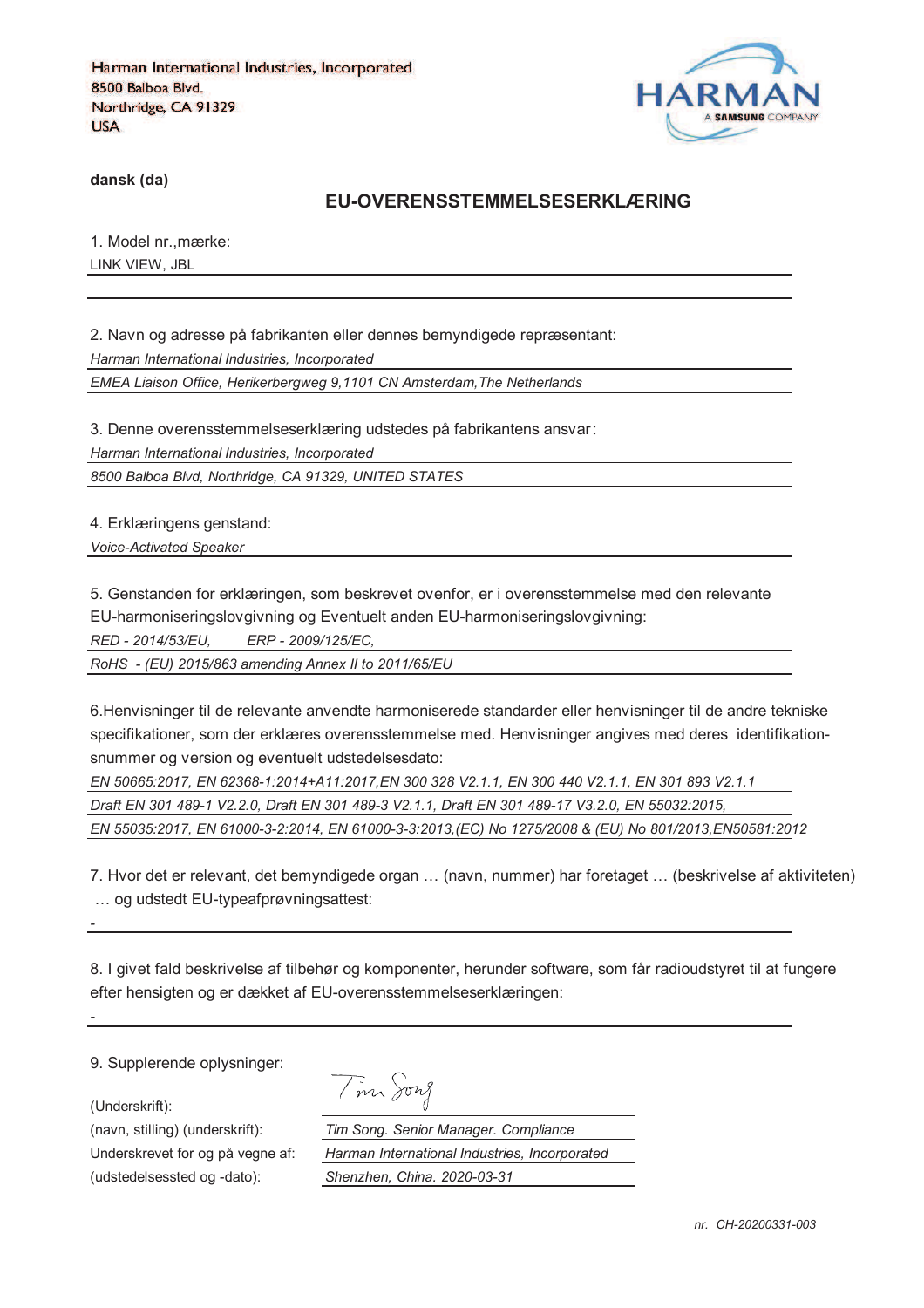

**)\*\*+,-./ (el)**

#### **ΔΗΛΟΣΗ ΣΥΜΜΟΡΦΟΣΗΣ ΕΕ**

1. Αριθμός μοντέλου, εμπορικό σήμα: LINK VIEW, JBL

2. Όνομα και διεύθυνση του κατασκευαστή ή του εξουσιοδοτημένου αντιπροσώπου του: *Harman International Industries, Incorporated EMEA Liaison Office, Herikerbergweg 9,1101 CN Amsterdam,The Netherlands*

3. Η παρούσα δήλωση συμμόρφωσης εκδίδεται με αποκλειστική ευθύνη του κατασκευαστή: *Harman International Industries, Incorporated 8500 Balboa Blvd, Northridge, CA 91329, UNITED STATES*

4. Αντικείμενο της δήλωσης:

*Voice-Activated Speaker* 

5. Ο στόχος της δήλωσης που περιγράφεται παραπάνω είναι σύμφωνος προς τη σχετική ενωσιακή vομοθεσία εναρμόνισης και Άλλη ενωσιακή νομοθεσία εναρμόνισης, κατά περίπτωση *RED - 2014/53/EU, ERP - 2009/125/EC,*

*RoHS - (EU) 2015/863 amending Annex II to 2011/65/EU*

6. Αναφορές στα σχετικά εναρμονισμένα πρότυπα που χρησιμοποιούνται ή αναφορές στις λοιπές τεχνικές προδιαγραφές σε σχέση με τις οποίες δηλώνεται η συμμόρφωση. Οι αναφορές πρέπει να απαριθμούνται με τον αριθμό αναννώρισης και την έκδοση και, κατά περίπτωση, την ημερομηνία δημοσίευσής τους; *EN 50665:2017, EN 62368-1:2014+A11:2017,EN 300 328 V2.1.1, EN 300 440 V2.1.1, EN 301 893 V2.1.1 Draft EN 301 489-1 V2.2.0, Draft EN 301 489-3 V2.1.1, Draft EN 301 489-17 V3.2.0, EN 55032:2015, EN 55035:2017, EN 61000-3-2:2014, EN 61000-3-3:2013,(EC) No 1275/2008 & (EU) No 801/2013,EN50581:2012* 

7.Όπου έχει εφαρμογή, ο κοινοποιημένος οργανισμός ... (ονομασία, αριθμός) ... πραγματοποίησε (περιγραφή της παρέμβασης) ... και εξέδωσε το πιστοποιητικό εξέτασης τύπου ΕΕ:

8. Όπου έχει εφαρμογή, περιγραφή των παρελκόμενων και εξαρτημάτων, συμπεριλαμβανομένου του λογισμικού, που επιτρέπουν στον ραδιοεξοπλισμό να λειτουργεί όπως προβλέπεται και που καλύπτ -N43ονται από τη δήλωση συμμόρφωσης:

9. Συμπληρωματικές πληροφορίες: Tim Song

(υπογραφή):

*-*

*-*

(3652@, 18>D): *Tim Song. Senior Manager. Compliance*

Υπογραφή για λογαριασμό εξ ονόματος: *Η* 

(73<54 =@0 D2;/52D6J@ 8=B5>D4): *Shenzhen, China. 2020-03-31*

| im Song. Senior Manager. Compliance          |
|----------------------------------------------|
| arman International Industries, Incorporated |
| henzhen, China. 2020-03-31                   |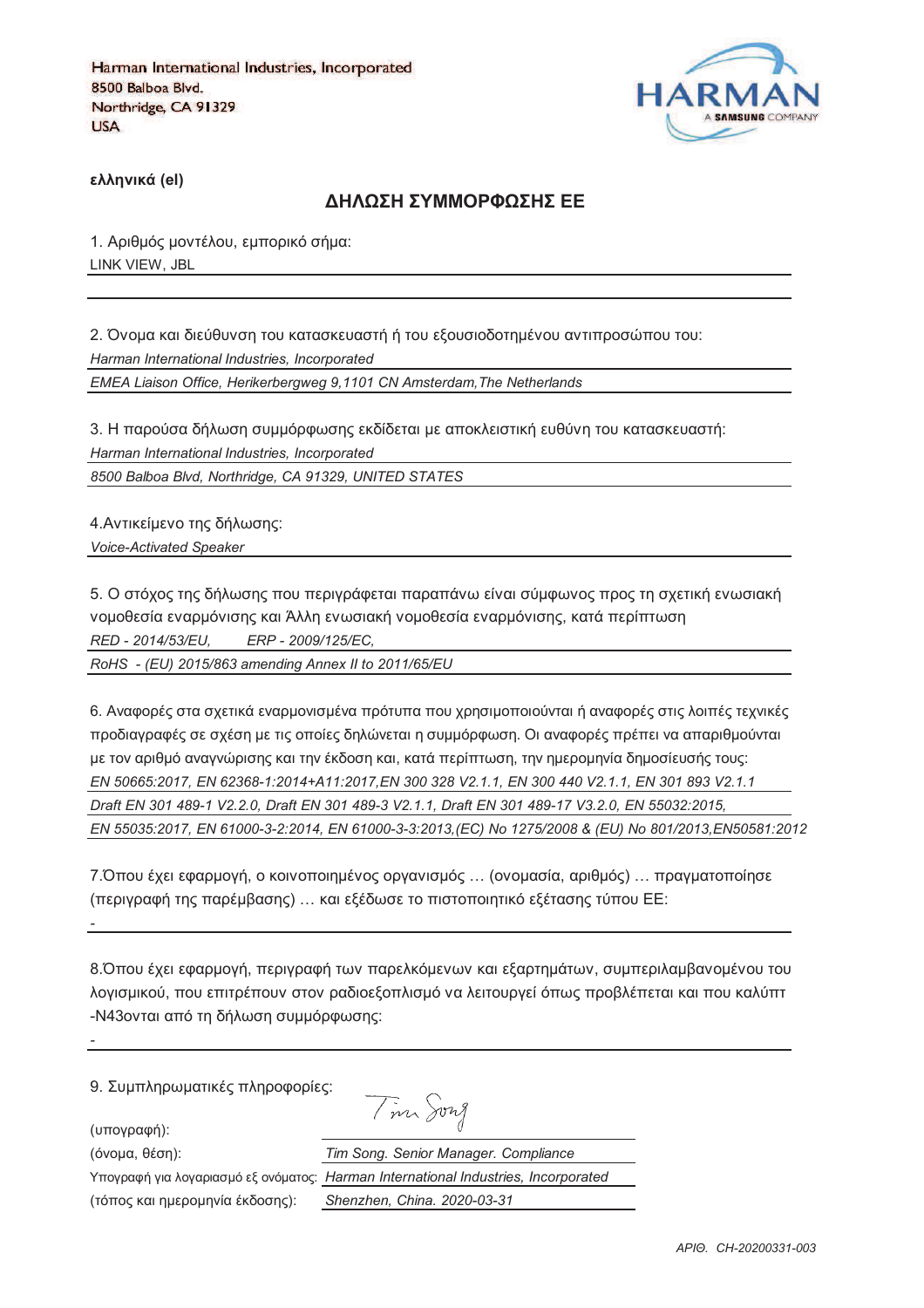

**français (fr)**

### **DECLARATION UE DE CONFORMITE**

1. numéro de modèle,marque: LINK VIEW, JBL

2. Nom et adresse du fabricant ou de son mandataire:

*Harman International Industries, Incorporated*

*EMEA Liaison Office, Herikerbergweg 9,1101 CN Amsterdam,The Netherlands*

3. La présente déclaration de conformité est établie sous la seule responsabilité du fabricant: *Harman International Industries, Incorporated*

*8500 Balboa Blvd, Northridge, CA 91329, UNITED STATES*

4. Objet de la déclaration: *Voice-Activated Speaker* 

5. L'objet de la déclaration décrit ci-dessus est conforme à la législation d'harmonisation de l'Union applicable et Autres législations d'harmonisation de l'Union, s'il y a lieu:

*RED - 2014/53/EU, ERP - 2009/125/EC,*

*RoHS - (EU) 2015/863 amending Annex II to 2011/65/EU*

6. Références des normes harmonisées pertinentes appliquées ou des autres spécifications techniques par rapport auxquelles la conformité est déclarée. Il faut indiquer, pour chaque référence, le numéro d'identification, la version et, le cas échéant, la date d'émission:

*EN 50665:2017, EN 62368-1:2014+A11:2017,EN 300 328 V2.1.1, EN 300 440 V2.1.1, EN 301 893 V2.1.1 Draft EN 301 489-1 V2.2.0, Draft EN 301 489-3 V2.1.1, Draft EN 301 489-17 V3.2.0, EN 55032:2015, EN 55035:2017, EN 61000-3-2:2014, EN 61000-3-3:2013,(EC) No 1275/2008 & (EU) No 801/2013,EN50581:2012* 

7.S'il y a lieu: l'organisme notifié … (nom, numéro) … a réalisé … (description de l'intervention) … et a délivré le certificat d'examen UE de type:

8.S'il y a lieu, description des accessoires et des éléments (y compris logiciels) qui permettent à l'équipement radioélectrique de fonctionner selon sa destination et qui sont couverts par la déclaration UE de conformité:

9. Informations complémentaires:

(Signature):

*-*

*-*

(nom, fonction): *T*<br>
Signé par et au nom de: *F* 

Signé par et au nom de:

(lieu et date d'émission):

| $\boldsymbol{\nu}$ | าพา ⁄ |
|--------------------|-------|
|                    |       |

| 'im Song. Senior Manager. Compliance          |
|-----------------------------------------------|
| Harman International Industries, Incorporated |
| Shenzhen, China. 2020-03-31                   |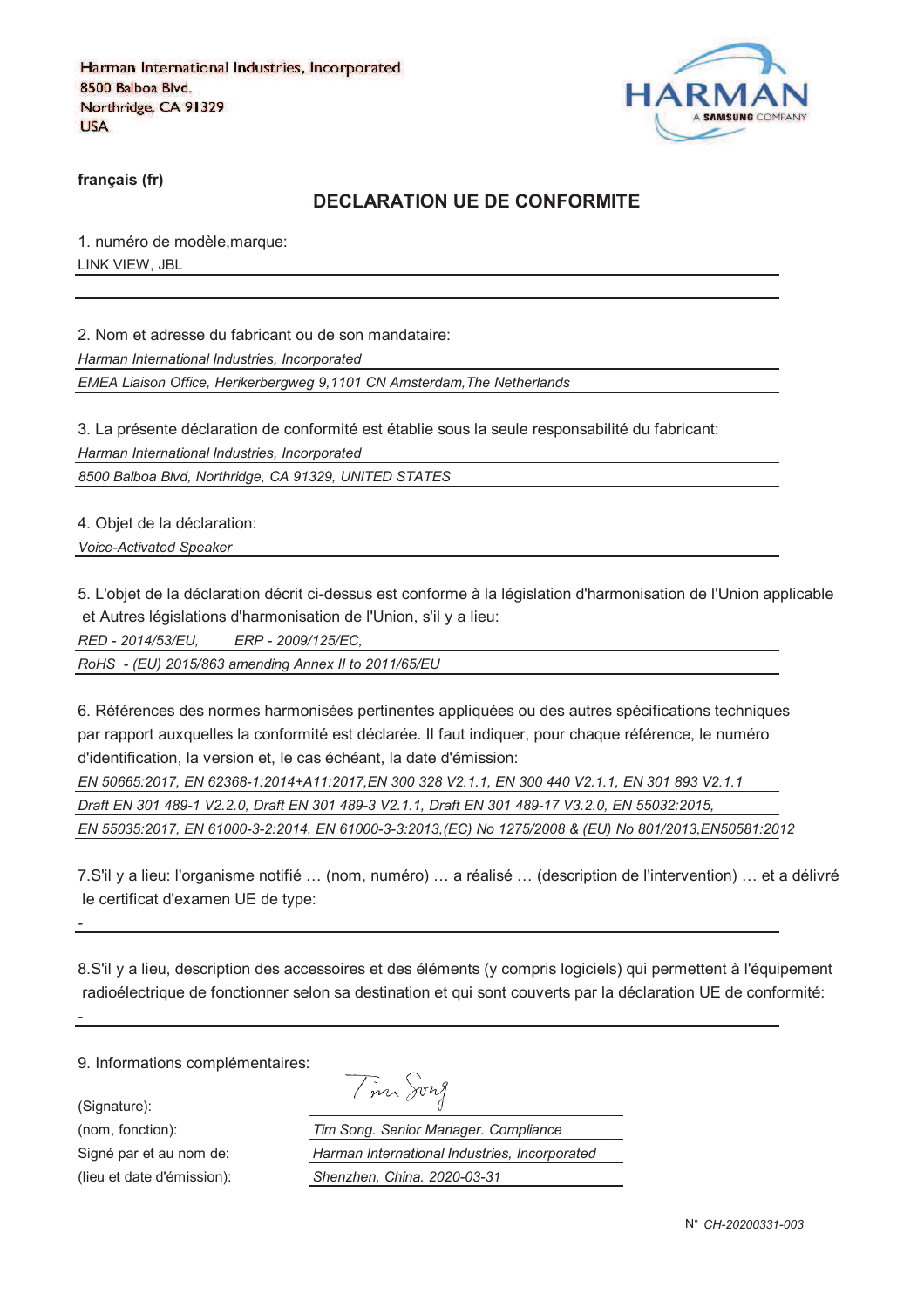

**latviešu valoda (lv)**

# **ES ATBILSTJBAS DEKLARKCIJA**

1. Modela Nr.,brand: LINK VIEW, JBL

2. Ražotāja vai vina pilnvarotā pārstāvja vārds, uzvārds/nosaukums un adrese: *Harman International Industries, Incorporated EMEA Liaison Office, Herikerbergweg 9,1101 CN Amsterdam,The Netherlands*

3. Šī atbilstības deklarācija ir izdota vienīgi uz šāda ražotāja atbildību: *Harman International Industries, Incorporated 8500 Balboa Blvd, Northridge, CA 91329, UNITED STATES*

4. Deklarācijas priekšmets:

*Voice-Activated Speaker* 

5. Iepriekš aprakstītais deklarācijas priekšmets atbilst attiecīgajam Savienības saskanotajam tiesību aktam un Citam Savienības saskaņotajam tiesību aktam, ja piemērojams

*RED - 2014/53/EU, ERP - 2009/125/EC,*

*RoHS - (EU) 2015/863 amending Annex II to 2011/65/EU*

6. Atsauces uz attiecīgajiem izmantojamiem saskanotajiem standartiem vai uz citām tehniskajām specifikācijām ,attiecībā uz ko tiek deklarēta atbilstība. Atsauces jāuzskaita ar to identifikācijas numuriem un versijām un attiecīgā gadījumā ar izdošanas datumu:

*EN 50665:2017, EN 62368-1:2014+A11:2017,EN 300 328 V2.1.1, EN 300 440 V2.1.1, EN 301 893 V2.1.1 Draft EN 301 489-1 V2.2.0, Draft EN 301 489-3 V2.1.1, Draft EN 301 489-17 V3.2.0, EN 55032:2015, EN 55035:2017, EN 61000-3-2:2014, EN 61000-3-3:2013,(EC) No 1275/2008 & (EU) No 801/2013,EN50581:2012* 

7. Attiecīgā gadījumā pazinotā struktūra ... (nosaukums, numurs) ... ir veikusi ... (darbības apraksts) ... un izdevusi ES tipa pārbaudes sertifikātu:

8.Attiecīgā gadījumā palīgierīču un komponentu apraksts, ieskaitot programmatūras aprakstu, kas nodrošina radioiekārtas paredzēto darbību un uz ko attiecas ES atbilstības deklarācija:

9. Papildinformācija:

(Paraksts):

*-*

*-*

(izdošanas vieta un datums): *Shenzhen, China. 2020-03-31*

| $\sqrt{ }$ | 1974 <i>A</i> |
|------------|---------------|
|------------|---------------|

(vārds, uzvārds, amats): *Tim Song. Senior Manager. Compliance* Parakstīts šādas personas vārdā: *Harman International Industries, Incorporated*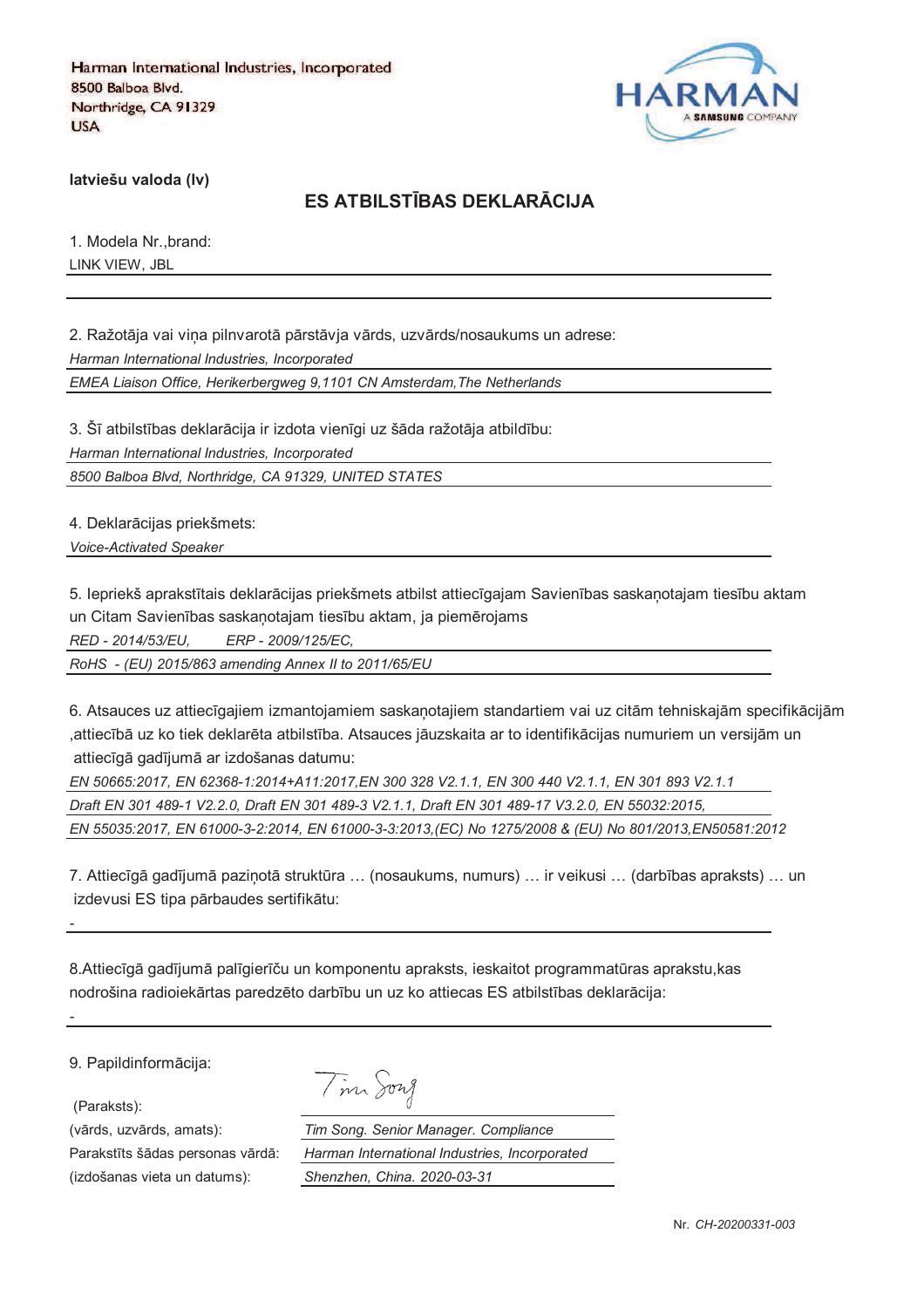

**lietuviu kalba (It)** 

### **ES ATITIKTIES DEKLARACIJA**

1. Modelio Nr., Prekės ženklas: LINK VIEW, JBL

2. Gamintojo arba jo igaliotojo atstovo pavadinimas ir adresas:

*Harman International Industries, Incorporated*

*EMEA Liaison Office, Herikerbergweg 9,1101 CN Amsterdam,The Netherlands*

3. Ši atitikties deklaracija išduota tik gamintojo atsakomybe:

*Harman International Industries, Incorporated*

*8500 Balboa Blvd, Northridge, CA 91329, UNITED STATES*

4. Deklaracijos objektas:

*Voice-Activated Speaker* 

5. Pirmiau aprašytas deklaracijos objektas atitinka susijusius derinamuosius Sajungos teisės aktus ir kitus derinamuosius Sąjungos teisės aktus, jeigu taikoma.

*RED - 2014/53/EU, ERP - 2009/125/EC,*

*RoHS - (EU) 2015/863 amending Annex II to 2011/65/EU*

6. Nuorodos ` susijusius taikytus darniuosius standartus arba kitas technines specifikacijas, pagal kurias buvo deklaruota atitiktis. Nuorodos turi būti išvardijamos nurodant jų identifikacinius numerius,ersijas ir, kai taikoma, paskelbimo datas:

| EN 50665:2017, EN 62368-1:2014+A11:2017,EN 300 328 V2.1.1, EN 300 440 V2.1.1, EN 301 893 V2.1.1        |
|--------------------------------------------------------------------------------------------------------|
| Draft EN 301 489-1 V2.2.0, Draft EN 301 489-3 V2.1.1, Draft EN 301 489-17 V3.2.0, EN 55032:2015,       |
| EN 55035:2017, EN 61000-3-2:2014, EN 61000-3-3:2013, (EC) No 1275/2008 & (EU) No 801/2013,EN50581:2012 |

7. Kai taikytina, notifikuotoji `staiga … (pavadinimas, numeris)… atliko… (dalyvavimo procese aprašymas) ir išdavė ES tipo tyrimo sertifikata:

8. Kai taikytina, pagalbinių įtaisų ir komponentų, įskaitant programinę įrangą, kurie leidžia radijo jrenginiams veikti pagal paskirtį ir yra įtraukti į ES atitikties deklaraciją, aprašas:

9. Papildoma informacija:

(Parašas):

*-*

*-*

(vardas ir pavard\_, pareigos): *Tim Song. Senior Manager. Compliance* Už ka ir kieno vardu pasirašyta: *Harman International Industries, Incorporated* (išdavimo data ir vieta): *Shenzhen, China. 2020-03-31*

| m Jory                 |  |
|------------------------|--|
| g. Senior Manager. Com |  |
|                        |  |

*Nr. CH-20200331-003*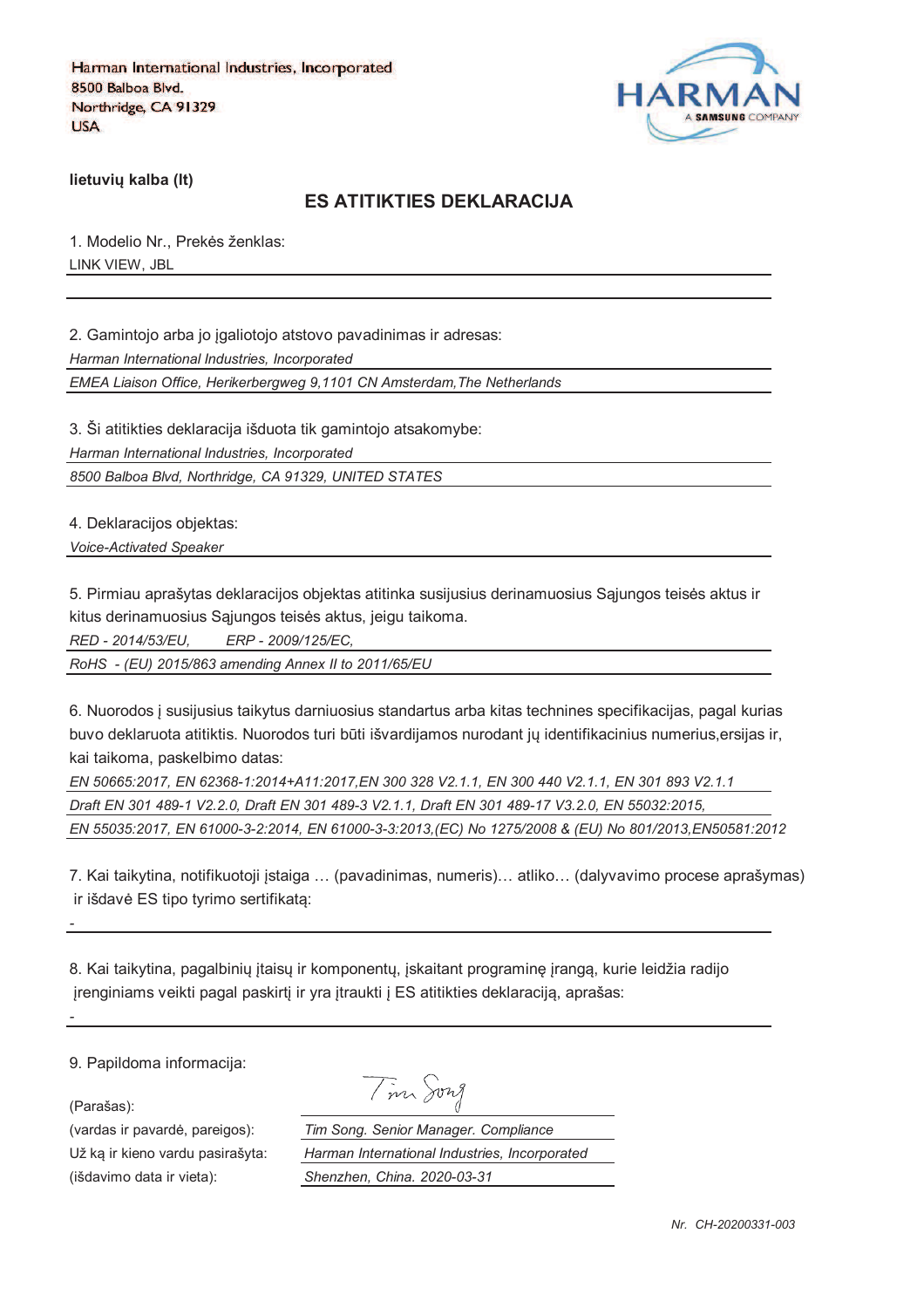

**Nederlands (nl)**

#### **EU-CONFORMITEITSVERKLARING**

1.Model nr.,Merk: LINK VIEW, JBL

2. Naam en adres van de fabrikant of zijn gemachtigde:

*Harman International Industries, Incorporated*

*EMEA Liaison Office, Herikerbergweg 9,1101 CN Amsterdam,The Netherlands*

3. Deze conformiteitsverklaring wordt afgegeven onder volledige verantwoordelijkheid van de fabrikant: *Harman International Industries, Incorporated*

*8500 Balboa Blvd, Northridge, CA 91329, UNITED STATES*

4. Voorwerp van de verklaring:

*Voice-Activated Speaker* 

5.Het hierboven beschreven voorwerp van de verklaring is in overeenstemming met de desbetreffende harmonisatiewetgeving van de Unie en andere harmonisatiewetgeving van de Unie, indien van toepassing: *RED - 2014/53/EU, ERP - 2009/125/EC,*

*RoHS - (EU) 2015/863 amending Annex II to 2011/65/EU*

6. Vermelding van de toegepaste relevante geharmoniseerde normen of van de andere technische specificaties waarop de conformiteitsverklaring betrekking heeft. Bij de opgave van de referenties moeten het identificatie nummer en de versie en, in voorkomend geval, de datum van publicatie worden vermeld: *EN 50665:2017, EN 62368-1:2014+A11:2017,EN 300 328 V2.1.1, EN 300 440 V2.1.1, EN 301 893 V2.1.1 Draft EN 301 489-1 V2.2.0, Draft EN 301 489-3 V2.1.1, Draft EN 301 489-17 V3.2.0, EN 55032:2015, EN 55035:2017, EN 61000-3-2:2014, EN 61000-3-3:2013,(EC) No 1275/2008 & (EU) No 801/2013,EN50581:2012* 

7.(Indien van toepassing) De aangemelde instantie … (naam, nummer) … heeft een … (beschrijving van de werkzaamheden) … uitgevoerd en het certificaat van EU-typeonderzoek … afgegeven:

8. Indien van toepassing, beschrijving van de accessoires en onderdelen, die het mogelijk maken dat de radioapparatuur functioneert zoals bedoeld en die onder de EU-conformiteitsverklaring vallen:

9. Aanvullende informatie:

(Handtekening):

*-*

*-*

(plaats en datum van afgifte): *Shenzhen, China. 2020-03-31*

|  | vw |
|--|----|
|--|----|

(naam, functie): *Tim Song. Senior Manager. Compliance* Ondertekend voor en namens: *Harman International Industries, Incorporated*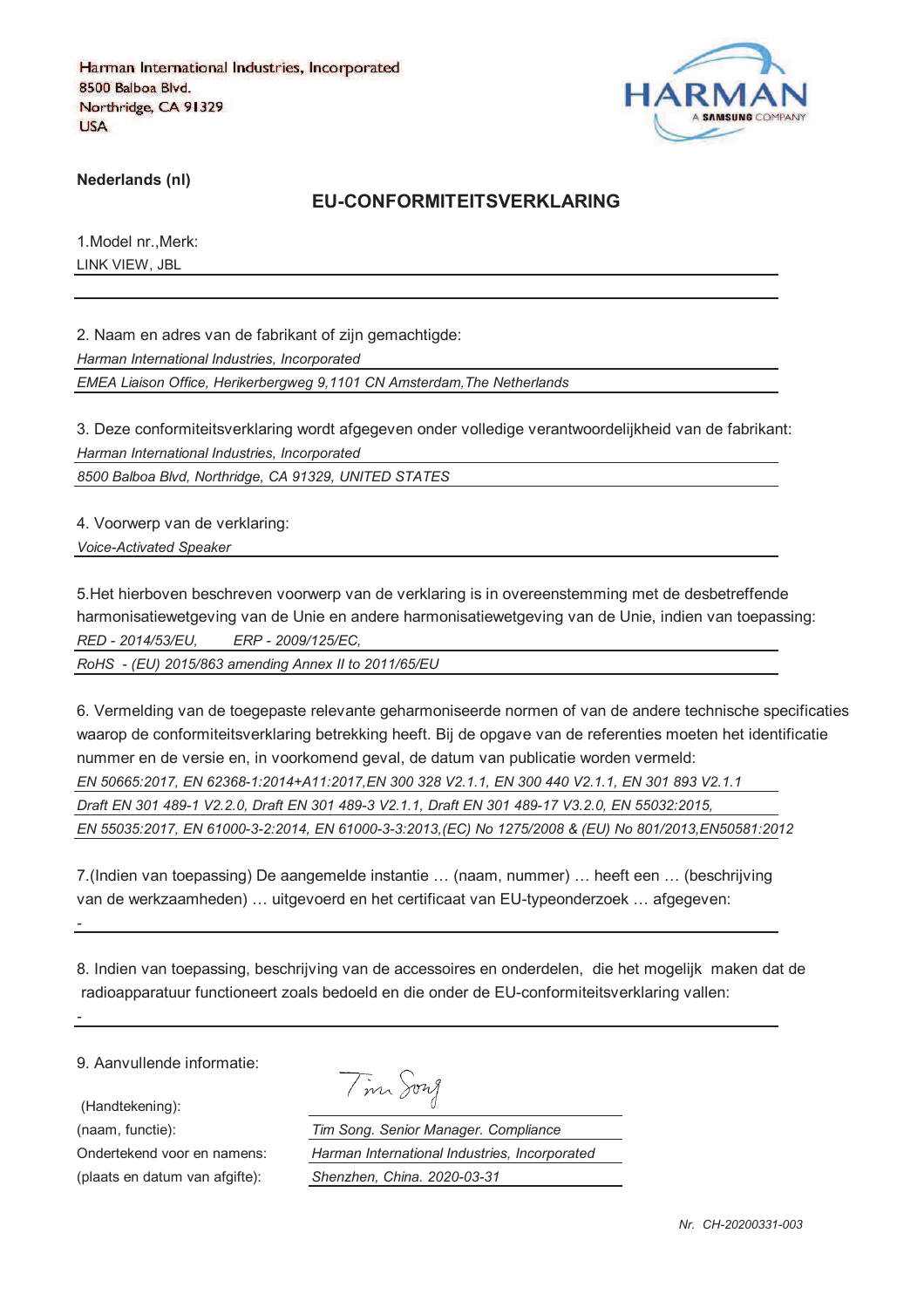

**RomânO (ro)**

#### **DECLARAPIA UE DE CONFORMITATE**

1. Număr model, marcă: LINK VIEW, JBL

2. Denumirea si adresa producătorului sau a reprezentantului său autorizat: *Harman International Industries, Incorporated EMEA Liaison Office, Herikerbergweg 9,1101 CN Amsterdam,The Netherlands*

3. Prezenta declarație de conformitate este emisă pe răspunderea exclusivă a producătorului:

*Harman International Industries, Incorporated*

*8500 Balboa Blvd, Northridge, CA 91329, UNITED STATES*

4. Obiectul declaratiei: *Voice-Activated Speaker* 

5. Obiectul declaratiei descris mai sus este în conformitate cu legislatia relevantă de armonizare a Uniunii: și După caz, alte acte din legislația de armonizare a Uniunii

*RED - 2014/53/EU, ERP - 2009/125/EC,*

*RoHS - (EU) 2015/863 amending Annex II to 2011/65/EU*

6. Trimiterile la standardele armonizate relevante folosite sau trimiterile la alte specificatii tehnice în legătură cu care se declară conformitatea. Referintele sunt enumerate împreună cu numerele de identificare si cu versiunea acestora precum si cu data eliberării, după caz:

*EN 50665:2017, EN 62368-1:2014+A11:2017,EN 300 328 V2.1.1, EN 300 440 V2.1.1, EN 301 893 V2.1.1 Draft EN 301 489-1 V2.2.0, Draft EN 301 489-3 V2.1.1, Draft EN 301 489-17 V3.2.0, EN 55032:2015, EN 55035:2017, EN 61000-3-2:2014, EN 61000-3-3:2013,(EC) No 1275/2008 & (EU) No 801/2013,EN50581:2012* 

7. După caz, organismul notificat ... (denumire, număr) ... a efectuat ... (descrierea interventiei) si a emis certificatul de examinare UE de tip:

8. După caz, o descriere a accesoriilor și componentelor, inclusiv a produselor software, care permit echipamentelor radio să funcționeze corespunzător și care sunt incluse în declarația de conformitate:

9. Informatii suplimentare:

(Semnătura):

*-*

*-*

Tim Song

(numele, funcgia) : *Tim Song. Senior Manager. Compliance* Semnat pentru si în numele: *Harman International Industries, Incorporated* (locul fi data emiterii): *Shenzhen, China. 2020-03-31*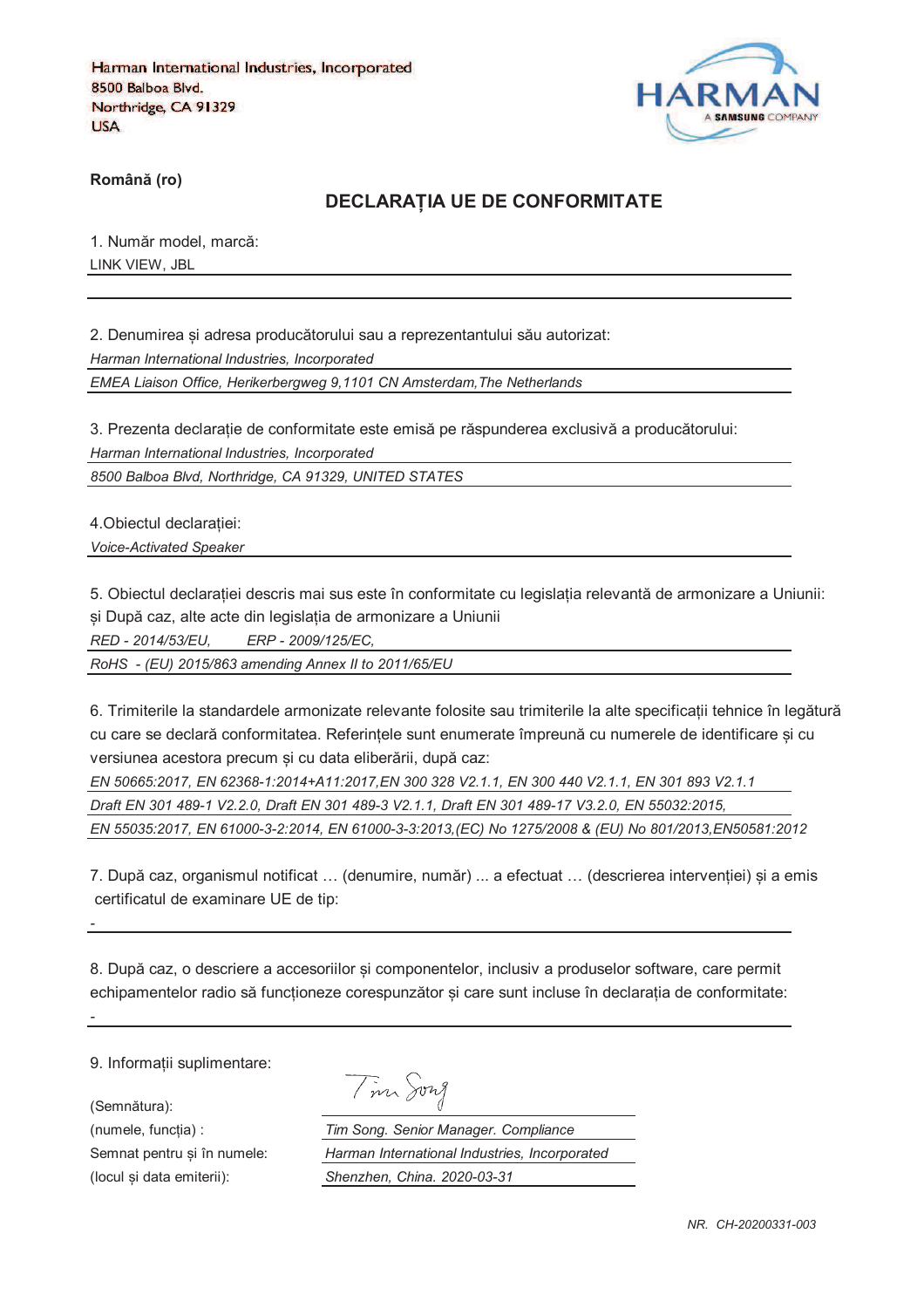

**Suomi (fi)**

#### **EU-VAATIMUSTENMUKAISUUSVAKUUTUS**

1. Malli nro.,merkki: LINK VIEW, JBL

2. Valmistajan tai sen valtuutetun edustajan nimi ja osoite:

*Harman International Industries, Incorporated*

*EMEA Liaison Office, Herikerbergweg 9,1101 CN Amsterdam,The Netherlands*

3. Tämä vaatimustenmukaisuusvakuutus on annettu valmistajan yksinomaisella vastuulla: *Harman International Industries, Incorporated*

*8500 Balboa Blvd, Northridge, CA 91329, UNITED STATES*

4. Vakuutuksen kohde:

*Voice-Activated Speaker* 

5. Edellä kuvattu vakuutuksen kohde on asiaa koskevan unionin yhdenmukaistamislainsäädännön vaatimusten mukainen ja Muu unionin yhdenmukaistamissäädös (tapauksen mukaan):

*RED - 2014/53/EU, ERP - 2009/125/EC,*

*RoHS - (EU) 2015/863 amending Annex II to 2011/65/EU*

6. Viittaus niihin asiaankuuluviin yhdenmukaistettuihin standardeihin, joita on käytetty, tai viittaus muihin teknisiin eritelmiin, joiden perusteella vaatimustenmukaisuusvakuutus on annettu. Viittausten luettelossa on mainittava niiden tunnistenumero ja versio ja tapauksen mukaan antopäivä:

*EN 50665:2017, EN 62368-1:2014+A11:2017,EN 300 328 V2.1.1, EN 300 440 V2.1.1, EN 301 893 V2.1.1 Draft EN 301 489-1 V2.2.0, Draft EN 301 489-3 V2.1.1, Draft EN 301 489-17 V3.2.0, EN 55032:2015, EN 55035:2017, EN 61000-3-2:2014, EN 61000-3-3:2013,(EC) No 1275/2008 & (EU) No 801/2013,EN50581:2012* 

7. Tapauksen mukaan ilmoitettu laitos … (nimi, numero) … suoritti … (toimenpiteen kuvaus) … ja antoi EU-tyyppitarkastustodistuksen: …

8. Tapauksen mukaan kuvaus lisälaitteista ja osista, myös ohjelmistoista, jotka mahdollistavat radiolaitteen käyttötarkoituksen mukaisen käytön ja jotka EU-vaatimustenmukaisuusvakuutus kattaa:

9. Lisätietoja:

*-*

*-*

(allekirjoitus):

Tim Song

(nimi, tehtävä): *Tim Song. Senior Manager. Compliance* Seuraavan puolesta allekirjoittanut: *Harman International Industries, Incorporated* (antamispaikka ja -päivämäärä): *Shenzhen, China. 2020-03-31*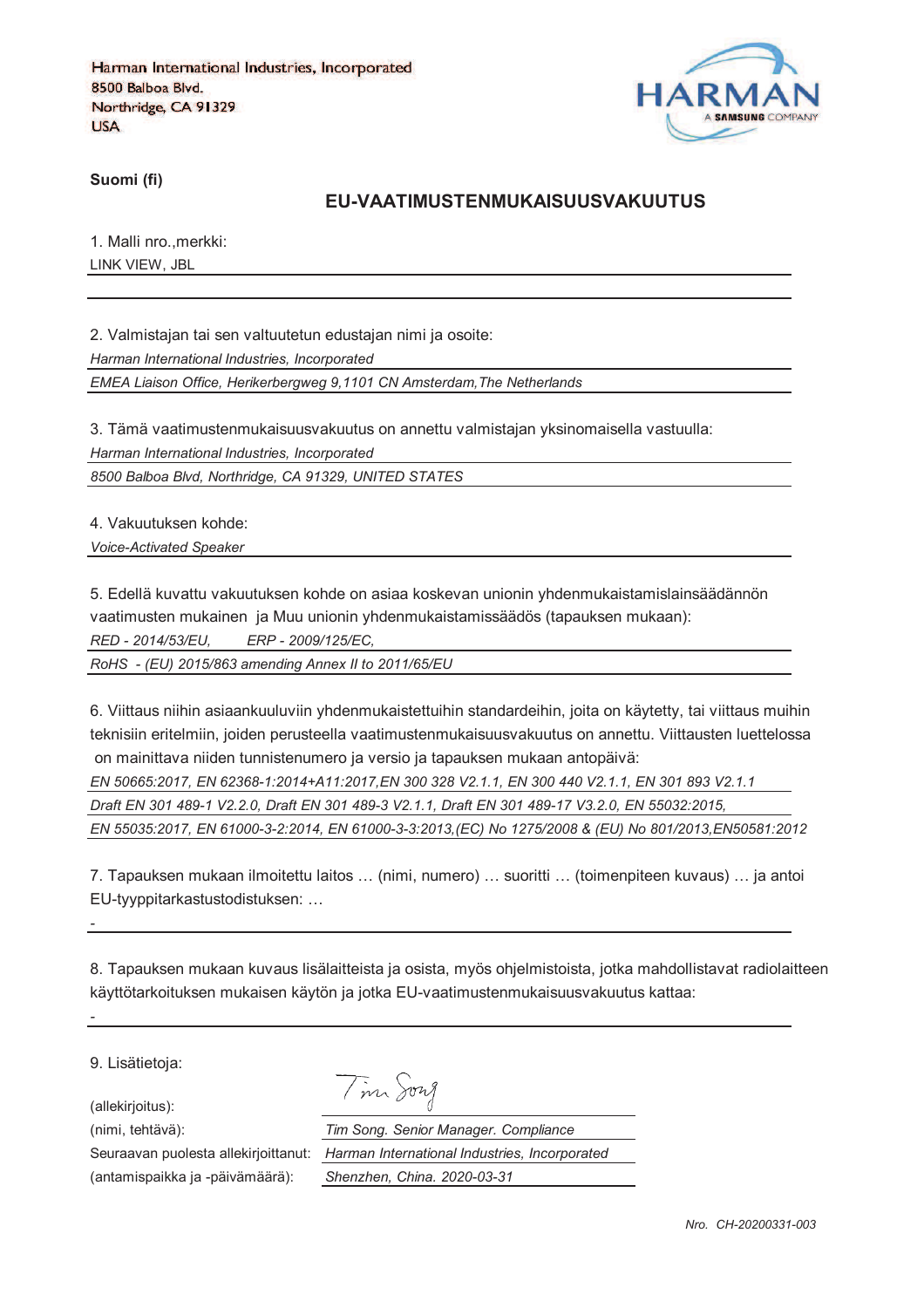

**magyar (hu)**

# **EU-MEGFELELRSÉGI NYILATKOZAT**

1.Modellazonosító,márka: LINK VIEW, JBL

2. A gyártó vagy meghatalmazott képviselőjének neve és címe: *Harman International Industries, Incorporated EMEA Liaison Office, Herikerbergweg 9,1101 CN Amsterdam,The Netherlands*

3. Ezt a megfelelőségi nyilatkozatot a gyártó kizárólagos felelőssége mellett adják ki:

*Harman International Industries, Incorporated*

*8500 Balboa Blvd, Northridge, CA 91329, UNITED STATES*

4. A nyilatkozat tárgya:

*Voice-Activated Speaker* 

5. A fent ismertetett nyilatkozat tárgya megfelel a vonatkozó uniós harmonizációs jogszabályoknak és adott esetben egyéb uniós harmonizációs jogszabály

*RED - 2014/53/EU, ERP - 2009/125/EC,*

*RoHS - (EU) 2015/863 amending Annex II to 2011/65/EU*

6.Az alkalmazott harmonizált szabványokra való hivatkozás vagy az azokra az egyéb műszaki előírásokra való hivatkozás, amelyekkel kapcsolatban megfelelőségi nyilatkozatot tetteké. A hivatkozásokat az azonosító számokkal együtt és a megfelelő verzió feltüntetésével kell megadni, adott esetben a kiállítás dátumával együtt: *EN 50665:2017, EN 62368-1:2014+A11:2017,EN 300 328 V2.1.1, EN 300 440 V2.1.1, EN 301 893 V2.1.1 Draft EN 301 489-1 V2.2.0, Draft EN 301 489-3 V2.1.1, Draft EN 301 489-17 V3.2.0, EN 55032:2015, EN 55035:2017, EN 61000-3-2:2014, EN 61000-3-3:2013,(EC) No 1275/2008 & (EU) No 801/2013,EN50581:2012* 

7.A(z) ... (nevi, számú)… bejelentett szervezet adott esetben elvégezte a(z) … (a beavatkozás ismertetése) ... és a következő EU-típusvizsgálati tanúsítványt adta ki:

8. Adott esetben a tartozékok és alkatrészek leírása, ideértve a rádióberendezés rendeltetésszeri használatát lehetővé tévő és az EU-megfelelőségi nyilatkozat hatályába tartozó szoftvereket is:

9. További információk:

(aláírás):

*-*

*-*

(a kiállítás helye és dátuma): *Shenzhen, China. 2020-03-31*

| m <sub>o</sub> | 72 A |
|----------------|------|
|                |      |

(név, beosztás): *Tim Song. Senior Manager. Compliance* nevében megbízásából írták alá: *Harman International Industries, Incorporated*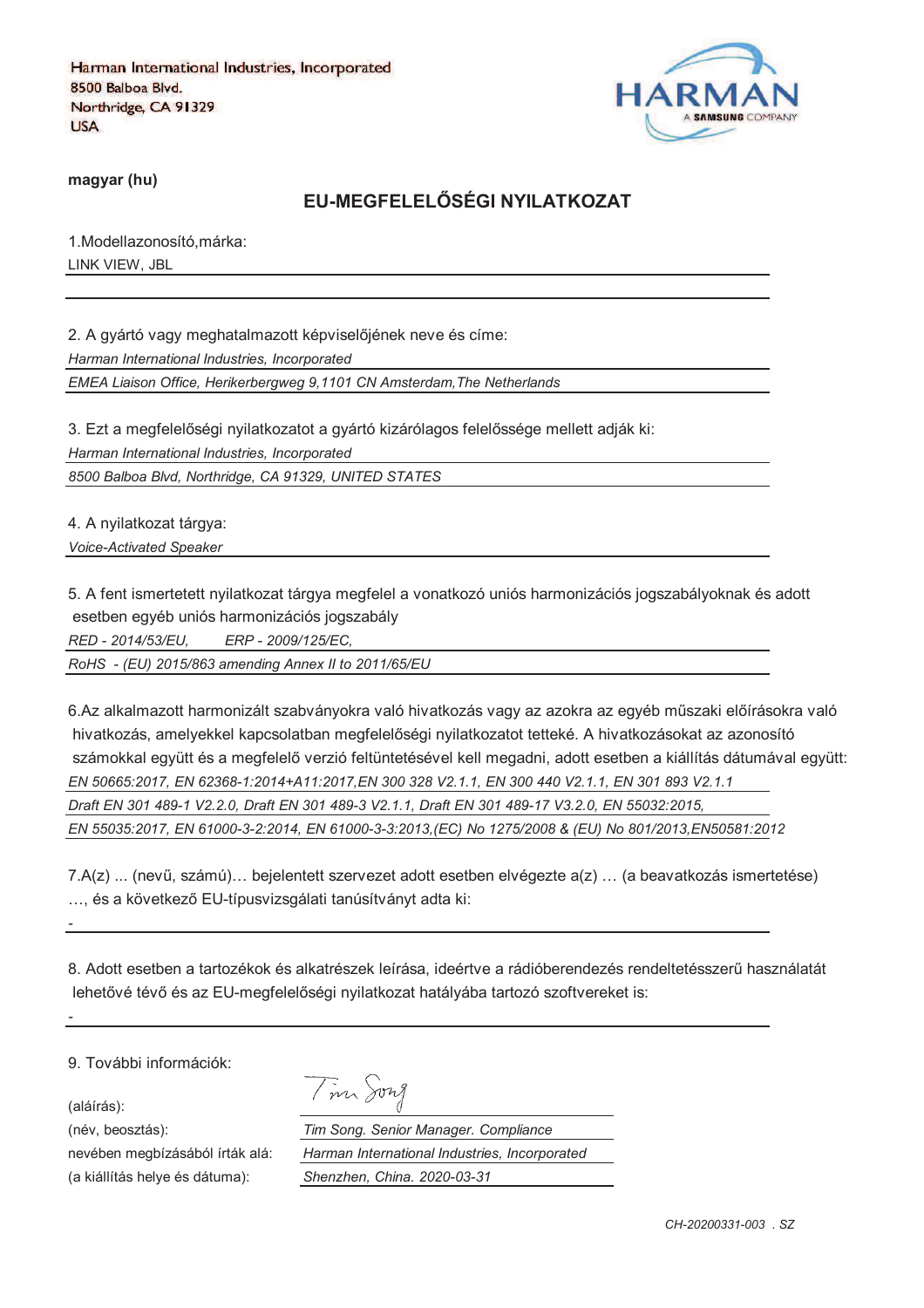

**polski (pl)**

### **DEKLARACJA ZGODNOTCI UE**

1. Nazwa modelu,Marka: LINK VIEW, JBL

2. Nazwa i adres producenta lub jego upoważnionego przedstawiciela: *Harman International Industries, Incorporated EMEA Liaison Office, Herikerbergweg 9,1101 CN Amsterdam,The Netherlands*

3. Niniejszą deklarację zgodności wydaje się na wyłączną odpowiedzialność producenta: *Harman International Industries, Incorporated*

*8500 Balboa Blvd, Northridge, CA 91329, UNITED STATES*

4. Przedmiot deklaracji: *Voice-Activated Speaker* 

5.Wymieniony powyżej przedmiot niniejszej deklaracji jest zgodny z odnośnymi wymaganiami unijnego prawodawstwa harmonizacyjnego i innym unijnym prawodawstwem harmonizacyjnym, w stosownych przypadkach:

*RED - 2014/53/EU, ERP - 2009/125/EC, RoHS - (EU) 2015/863 amending Annex II to 2011/65/EU*

6. Odwołania do odnośnych norm zharmonizowanych, które zastosowano, lub do innych specyfikacji technicznych,w stosunku do których deklarowana jest zgodność. Odwołania musza być podane wraz z ich numerami identyfika cyjnymi i wersjami oraz w stosownych przypadkach z datą wydania: *EN 50665:2017, EN 62368-1:2014+A11:2017,EN 300 328 V2.1.1, EN 300 440 V2.1.1, EN 301 893 V2.1.1 Draft EN 301 489-1 V2.2.0, Draft EN 301 489-3 V2.1.1, Draft EN 301 489-17 V3.2.0, EN 55032:2015, EN 55035:2017, EN 61000-3-2:2014, EN 61000-3-3:2013,(EC) No 1275/2008 & (EU) No 801/2013,EN50581:2012* 

7. W stosownych przypadkach, jednostka notyfikowana … (nazwa, numer) … przeprowadziła … (opis interwencji) … i wydała certyfikat badania typu UE:

8.W stosownych przypadkach, opis elementów dodatkowych lub komponentów, w tym oprogramowania , które umoj liwiaja działanie urzadzenia radiowego zgodnie z przeznaczeniem i które sa objcte deklaracją zgodności UE:

9. Informacje dodatkowe:

*-*

*-*

(podpis):

Tim Song

(imię i nazwisko, stanowisko): *Tim Song. Senior Manager. Compliance* Podpisano w imieniu: *Harman International Industries, Incorporated* (miejsce i data wydania): *Shenzhen, China. 2020-03-31*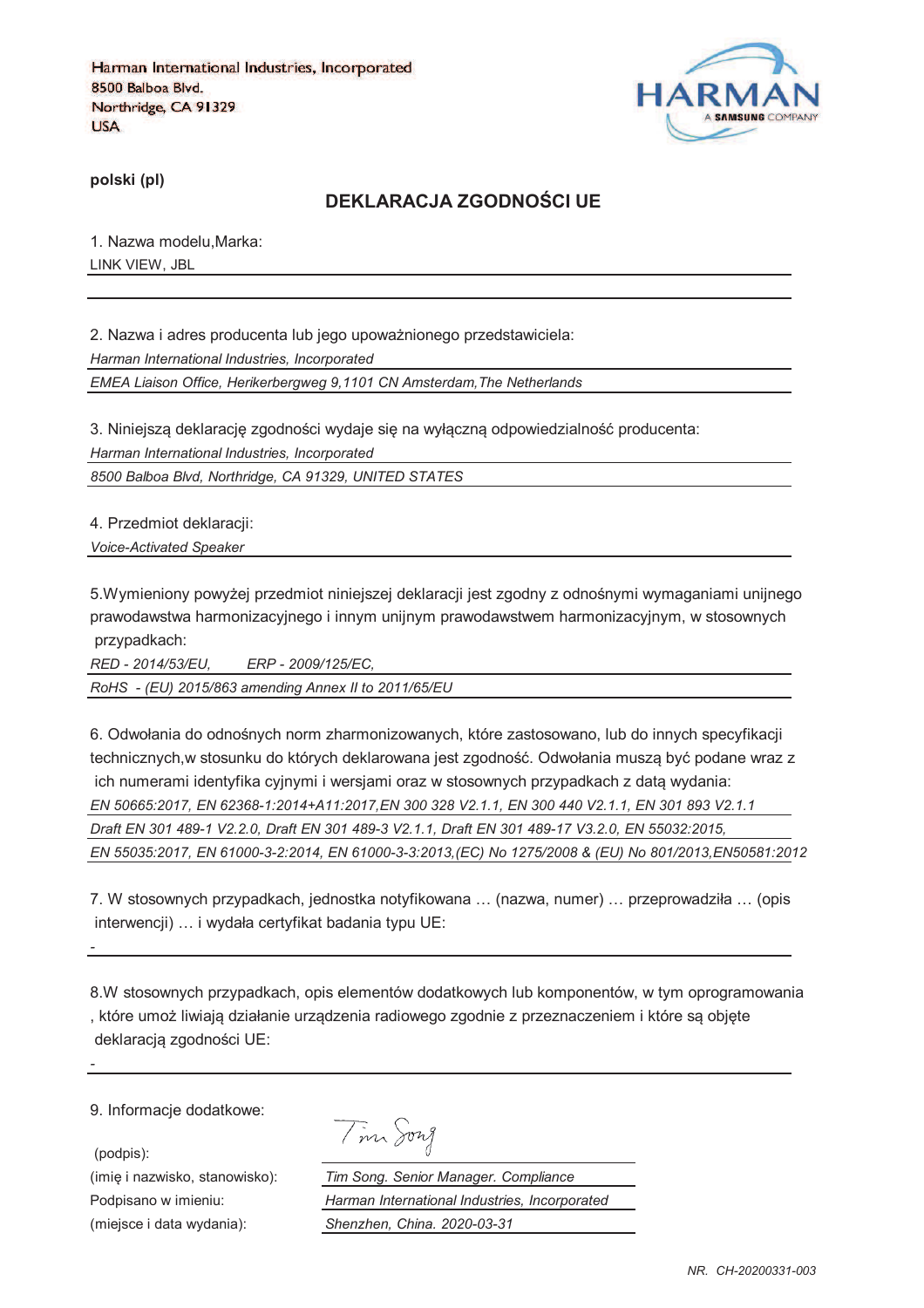

**sloven%ina (sk)**

# **EÚ VYHLÁSENIE O ZHODE**

1. Číslo modelu, brand: LINK VIEW, JBL

2. Meno a adresa výrobcu alebo jeho splnomocneného zástupcu: *Harman International Industries, Incorporated EMEA Liaison Office, Herikerbergweg 9,1101 CN Amsterdam,The Netherlands*

3. Toto vyhlásenie o zhode sa vydáva na výhradnú zodpovednosť výrobcu.:

*Harman International Industries, Incorporated*

*8500 Balboa Blvd, Northridge, CA 91329, UNITED STATES*

4.Predmet vyhlásenia: *Voice-Activated Speaker* 

5. Uvedený predmet vyhlásenia je v zhode s príslušnými harmonizačnými právnymi predpismi Únie a Prípadne ďalšie harmonizačné právne predpisy Únie:

*RED - 2014/53/EU, ERP - 2009/125/EC,*

*RoHS - (EU) 2015/863 amending Annex II to 2011/65/EU*

6. Odkazy na príslušné použité harmonizované normy alebo odkazy na iné technické špecifikácie, v súvislosti s ktorými sa zhoda vyhlasuje. V rámci odkazov sa musí uviesť identifikačné číslo a verzia a prípadne dátum vydania:

*EN 50665:2017, EN 62368-1:2014+A11:2017,EN 300 328 V2.1.1, EN 300 440 V2.1.1, EN 301 893 V2.1.1 Draft EN 301 489-1 V2.2.0, Draft EN 301 489-3 V2.1.1, Draft EN 301 489-17 V3.2.0, EN 55032:2015, EN 55035:2017, EN 61000-3-2:2014, EN 61000-3-3:2013,(EC) No 1275/2008 & (EU) No 801/2013,EN50581:2012* 

7. Prípadne: notifikovaný orgán ... (názov, číslo) ... vykonal ... (opis zásahu) ... a vydal certifikát EÚ skúšky typu:

8. V príslušných prípadoch opis príslušenstva a komponentov vrátane softvéru, ktoré umožňujú rádiovému zariadeniu fungovať v súlade so zamýšľaným účelom, a na ktoré sa vzťahuje EÚ vyhlásenie o zhode:

9. Doplňujúce informácie:

(podpis):

*-*

*-*

| vng<br>4 |
|----------|
|          |

(meno, funkcia): *Tim Song. Senior Manager. Compliance* Podpísané za a v mene: *Harman International Industries, Incorporated* (miesto a dátum vydania): *Shenzhen, China. 2020-03-31*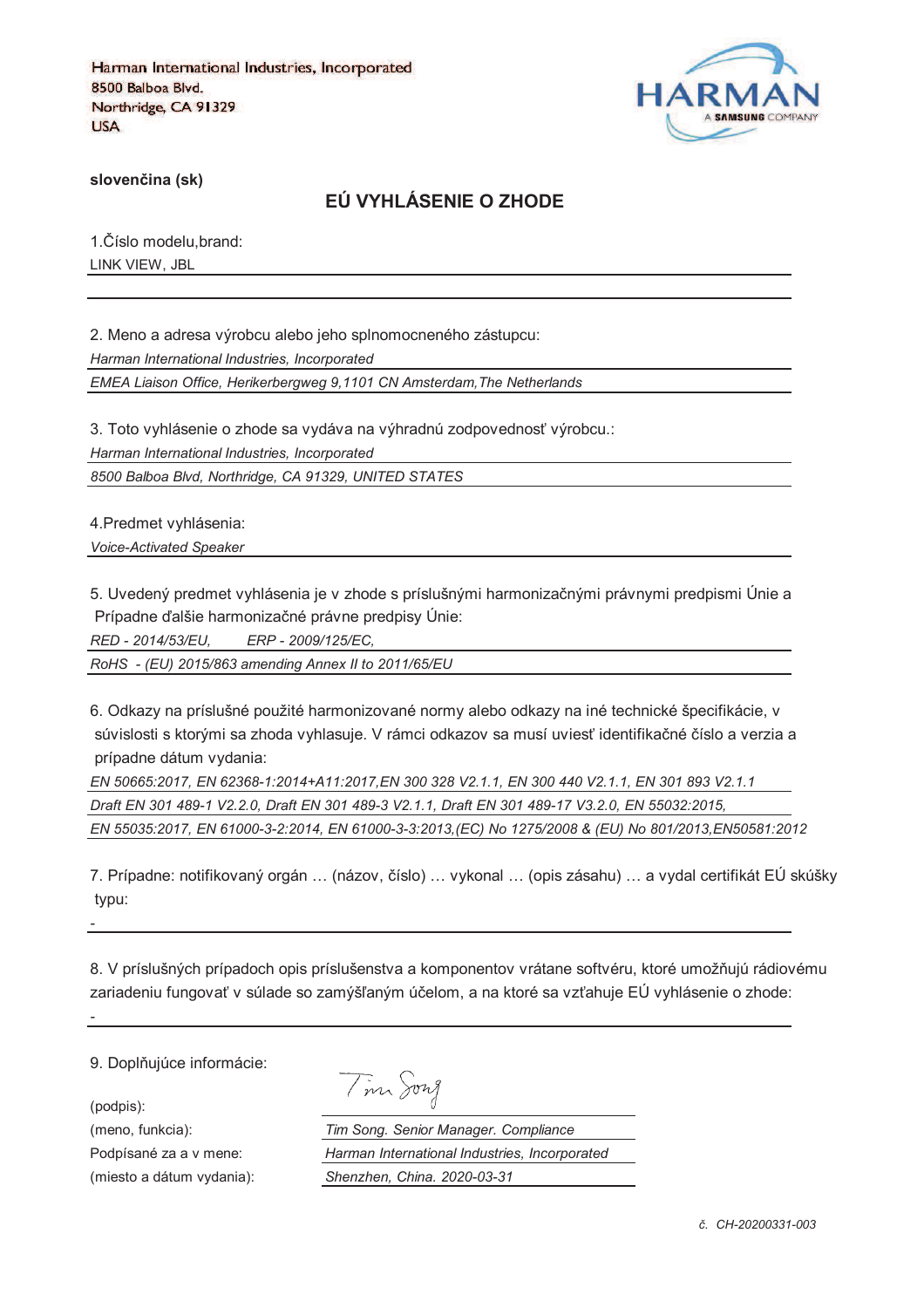

**svenska (sv)**

# **EU-FÖRSÄKRAN OM ÖVERENSSTÄMMELSE**

1. Modell nr.,varumärke**:** LINK VIEW, JBL

2. Namn på och adress till tillverkaren eller dennes representant: *Harman International Industries, Incorporated EMEA Liaison Office, Herikerbergweg 9,1101 CN Amsterdam,The Netherlands*

3. Denna försäkran om överensstämmelse utfärdas på tillverkarens eget ansvar: *Harman International Industries, Incorporated*

*8500 Balboa Blvd, Northridge, CA 91329, UNITED STATES*

4. Föremål för försäkran: *Voice-Activated Speaker* 

5. Föremålet för försäkran ovan överensstämmer med den relevanta unionslagstiftningen om harmon -isering och Annan harmoniserad unionslagstiftning i förekommande fall *RED - 2014/53/EU, ERP - 2009/125/EC,*

*RoHS - (EU) 2015/863 amending Annex II to 2011/65/EU*

6.Hänvisningar till de relevanta harmoniserade standarder som använts eller hänvisningar till andra tekniska specifikationer enligt vilka överensstämmelsen försäkras. Hänvisningar måste förtecknas tillsammans med identifieringsnummer och version och i förekommande fall datum för utfärdande:

*EN 50665:2017, EN 62368-1:2014+A11:2017,EN 300 328 V2.1.1, EN 300 440 V2.1.1, EN 301 893 V2.1.1 Draft EN 301 489-1 V2.2.0, Draft EN 301 489-3 V2.1.1, Draft EN 301 489-17 V3.2.0, EN 55032:2015, EN 55035:2017, EN 61000-3-2:2014, EN 61000-3-3:2013,(EC) No 1275/2008 & (EU) No 801/2013,EN50581:2012* 

7. I tillämpliga fall: det anmälda organet ... (namn, nummer) ... har utfört ... (beskrivning av åtgärd) ... och utfärdat EU- typprovningsintyg:

8. I förekommande fall en beskrivning av tillbehör och komponenter, inklusive programvara, som gör det möjligt för radioutrustningen att fungera som avsett och som täcks av en EU-försäkran om överensstämmelse:

9. Ytterligare information:

(namnteckning):

*-*

*-*

Tim Song

(namn, befattning): *Tim Song. Senior Manager. Compliance* Undertecknat för: *Harman International Industries, Incorporated* (ort och datum) *Shenzhen, China. 2020-03-31*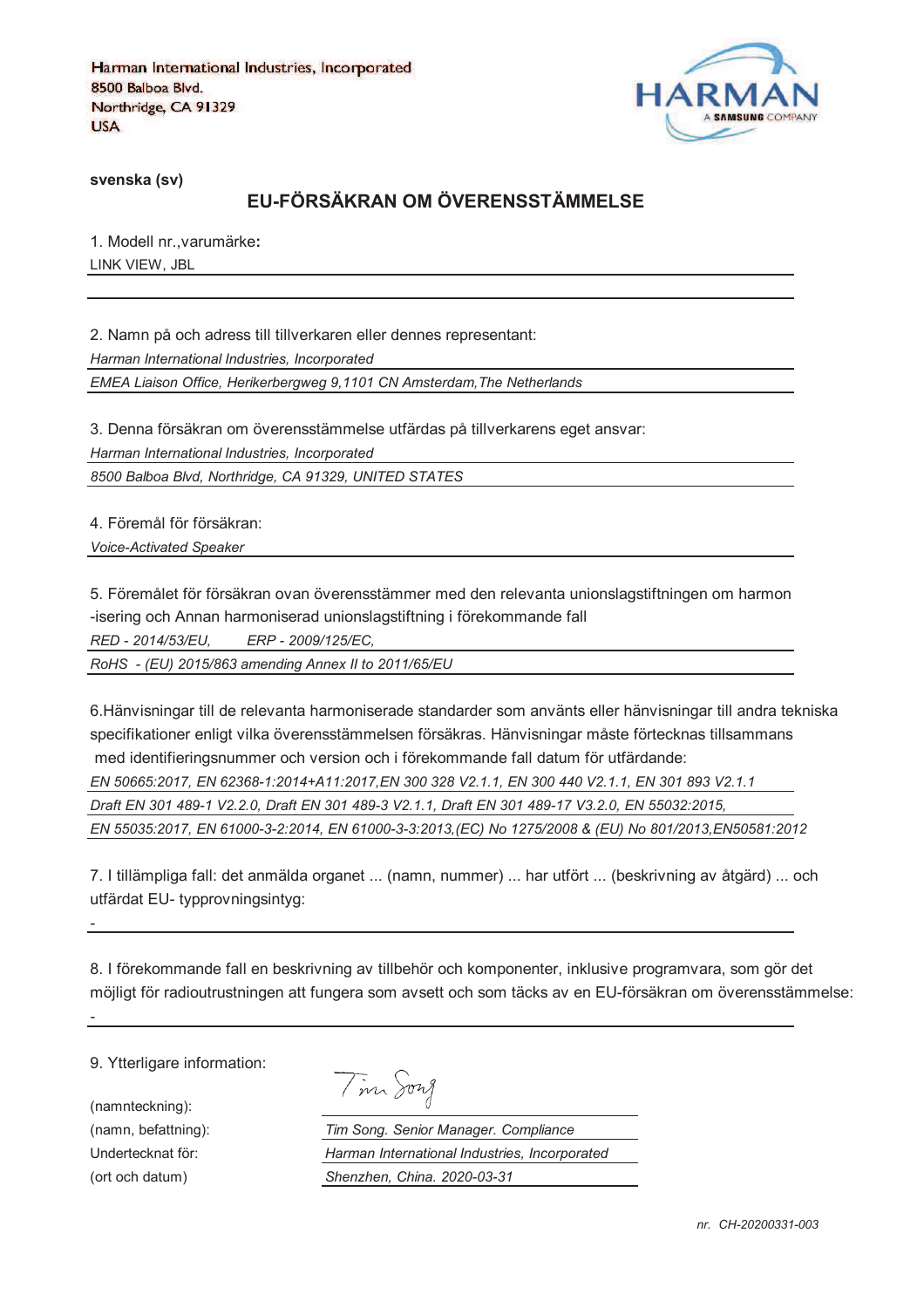

**Malti (mt)**

# **DIKJARAZZJONI TA' KONFORMITÀ TAL-UE**

1.Il-mudell Nru.,marka: LINK VIEW, JBL

2. L-isem u l-indirizz tal-manifattur jew tar-rappreżentant awtorizzat tiegħu: *Harman International Industries, Incorporated EMEA Liaison Office, Herikerbergweg 9,1101 CN Amsterdam,The Netherlands*

3. Din id-dikjarazzjoni tal-konformità tinħareg taħt ir-responsabbiltà unika tal-manifattur:

*Harman International Industries, Incorporated*

*8500 Balboa Blvd, Northridge, CA 91329, UNITED STATES*

4.L-ghan tad-dikjarazzjoni: *Voice-Activated Speaker* 

5. L-għan tad-dikiarazzioni deskritt hawn fug huwa konformi mal-leġiżlazzioni ta' armonizzazzioni rilevanti tal -Unjon u Leģiżlazzjoni dwar l-armonizzazzjoni oħra tal-Unjoni meta tkun applikabbli

*RED - 2014/53/EU, ERP - 2009/125/EC,*

*RoHS - (EU) 2015/863 amending Annex II to 2011/65/EU*

6. Ir-referenzi ghall-istandards armonizzati rilevanti li ntużaw, jew ir-referenzi ghall-ispecifikazzjonijiet teknici l-oħrajn li skonthom qed tiģi ddikjarata l-konformità: Ir-referenzi jridu jiġu elenkati bin-numru tal-identifikazzjoni u l-verzioni taghhom u, fein applikabbli, id-data tal-hrug:

*EN 50665:2017, EN 62368-1:2014+A11:2017,EN 300 328 V2.1.1, EN 300 440 V2.1.1, EN 301 893 V2.1.1 Draft EN 301 489-1 V2.2.0, Draft EN 301 489-3 V2.1.1, Draft EN 301 489-17 V3.2.0, EN 55032:2015, EN 55035:2017, EN 61000-3-2:2014, EN 61000-3-3:2013,(EC) No 1275/2008 & (EU) No 801/2013,EN50581:2012* 

7.Meta applikabbli, il-korp notifikat ... (I-isem, in-numru) ... wettaq... (deskrizzjoni tal-intervent) ... u ħareġ iċ-ċertifikat tal-eżami tat-tip tal-UE:

8. Fejn applikabbli, deskrizzjoni tal-accessorji u il-komponenti, inkluž is-softwer, li jippermettu t-tagħmir tar -radju jopera kif intiż u koperti mid-dikjarazzjoni tal-konformità tal-UE:

9. Informazzjoni addizzjonali:

(firma):

*-*

*-*

| $\overline{\phantom{a}}$ | $\eta\gamma$ ל מ |
|--------------------------|------------------|
|--------------------------|------------------|

(isem, funzjoni): *Tim Song. Senior Manager. Compliance* Iffirmat ghal u fisem: *Harman International Industries, Incorporated* (post u data tal-qrur): *Shenzhen, China. 2020-03-31*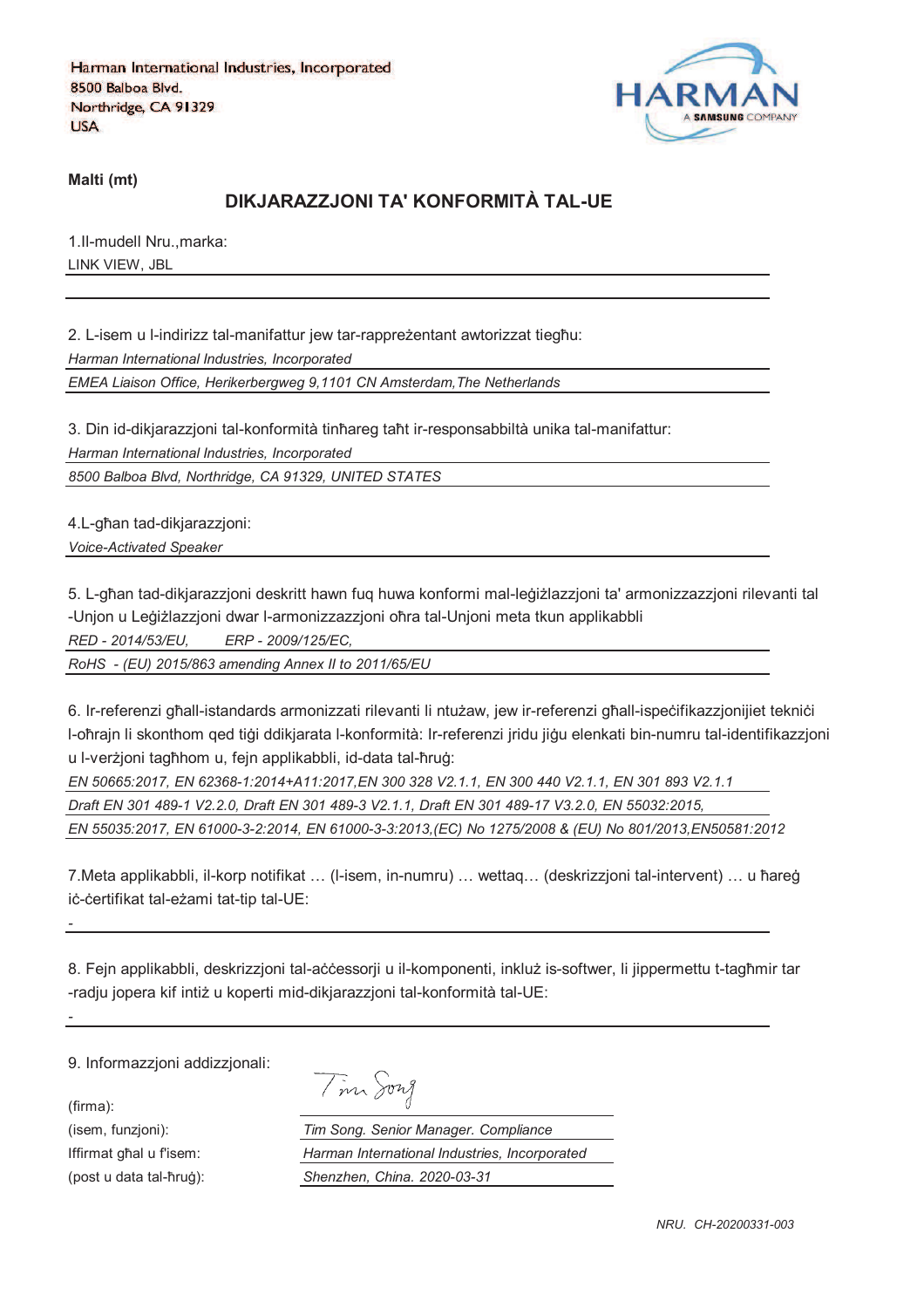

**português (pt)**

## **DECLARAÇÃO UE DE CONFORMIDADE**

1. Modelo Nº.,marca: LINK VIEW, JBL

2. Nome e endereço do fabricante ou do respetivo mandatário:

*Harman International Industries, Incorporated*

*EMEA Liaison Office, Herikerbergweg 9,1101 CN Amsterdam,The Netherlands*

3. A presente declaração de conformidade é emitida sob a exclusiva responsabilidade do fabricante: *Harman International Industries, Incorporated*

*8500 Balboa Blvd, Northridge, CA 91329, UNITED STATES*

4. Objeto da declaração:

*Voice-Activated Speaker* 

5.O objeto da declaração acima mencionada está em conformidade com a legislação de harmonização da União aplicável, Outra legislação de harmonização da União, se aplicável:

*RED - 2014/53/EU, ERP - 2009/125/EC,*

*RoHS - (EU) 2015/863 amending Annex II to 2011/65/EU*

6. Referências às normas harmonizadas aplicáveis utilizadas ou às outras especificações técnicas em relação às quais a conformidade é declarada. As referências devem ser enumeradas com os respetivos números de identificação e versão e, se for caso disso, a data de emissão:

*EN 50665:2017, EN 62368-1:2014+A11:2017,EN 300 328 V2.1.1, EN 300 440 V2.1.1, EN 301 893 V2.1.1 Draft EN 301 489-1 V2.2.0, Draft EN 301 489-3 V2.1.1, Draft EN 301 489-17 V3.2.0, EN 55032:2015, EN 55035:2017, EN 61000-3-2:2014, EN 61000-3-3:2013,(EC) No 1275/2008 & (EU) No 801/2013,EN50581:2012* 

7. Se aplicável, o organismo notificado: (nome, número)... efetuou… (descrição da intervenção)… e emitiu o certificado de exame UE de tipo:

8. Se aplicável, descrição dos acessórios e/ou componentes, incluindo o software, que permitem que o equipamento de rádio funcione conforme o pretendido, abrangidos pela declaração UE de conformidade:

9. Informações complementares:

(assinatura)

*-*

*-*

|  | 1727 |
|--|------|
|--|------|

(nome, cargo) : *Tim Song. Senior Manager. Compliance* Assinado por e em nome de: *Harman International Industries, Incorporated* (local e data de emissão) *Shenzhen, China. 2020-03-31*